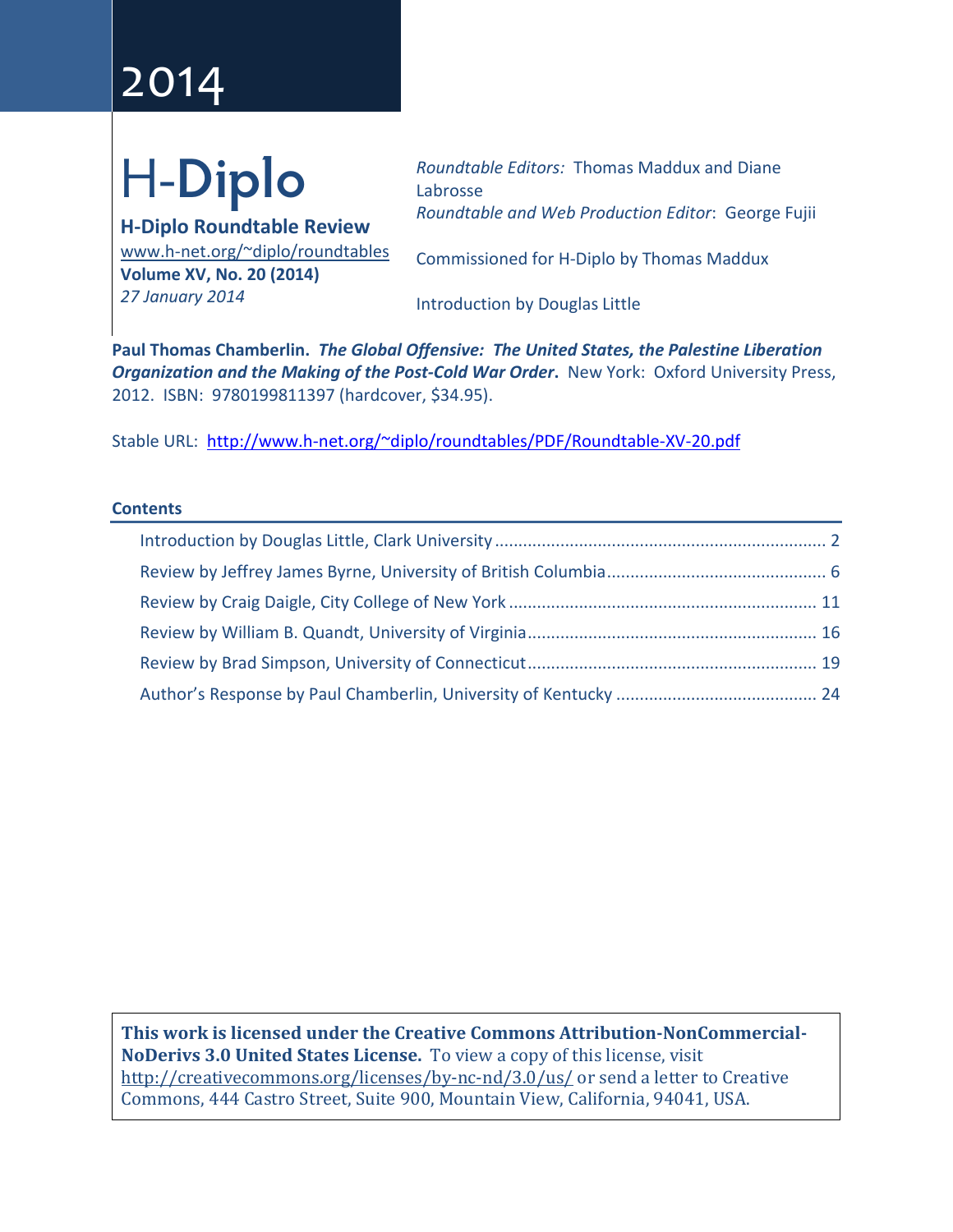#### <span id="page-1-0"></span>**Introduction by Douglas Little, Clark University**

n 19 July 2013, Secretary of State John Kerry helicoptered into Ramallah, the West Bank town just north of Jerusalem that houses the headquarters of the Palestinian Authority, where he tried to persuade President Mahmoud Abbas that the time was First 2013, Secretary of State John Kerry hencoptered into Kantanan, the West Bank town just north of Jerusalem that houses the headquarters of the Palestinian Authority, where he tried to persuade President Mahmoud Abbas had been an angry young Navy veteran who unexpectedly emerged as an eloquent critic of America's war against Vietnamese revolutionary nationalism while Abbas had been a smooth-talking lawyer who secretly served as a leading strategist for the Palestine Liberation Organization's (PLO) war of national liberation against Israel. In his pathbreaking new book, the University of Kentucky's Paul Chamberlin argues that these two liberation movements— the Palestinian and the Vietnamese—were manifestations of a much broader "global offensive" against imperialism that crested between 1967 and 1975. While heroic Cuban, Algerian, and Vietnamese guerrillas had dominated the headlines during the 1960s, Yasser Arafat and the Palestinian *Fedayeen* would come to symbolize the struggle of the Global South to achieve self-determination and national independence during the 1970s. Utilizing material from the PLO archives in Beirut, Chamberlin seeks to transform the Palestinians from bit players into leading actors who launched "the world's first globalized insurgency and became a seminal influence on other rebellions in the following decades" (3). In so doing, Chamberlin has given us a book that might serve as a model for studying what he likes to call "globalization from the bottom up" (261).

All four participants in this roundtable welcome Chamberlin's retelling of a relatively familiar episode in diplomatic history from the largely neglected Palestinian end of the telescope. Bradley Simpson praises *The Global Offensive* not merely for turning the conventional narrative upside down and giving voice and agency to the Palestinians, but also for highlighting the PLO's pivotal role in pushing national self-determination for the peoples of the Third World to the top of the agenda at the United Nations and other international organizations. By positioning the PLO in the vanguard of a global offensive against colonialism and imperialism during the 1970s, Yasser Arafat sought to avoid being branded as a garden variety terrorist and to place himself instead on the right side of history as the great liberator of the world's oppressed. Arafat largely succeeded in rebranding himself in Western Europe, Africa, and Latin America, where the Palestinian struggle against Israel was interpreted as a reenactment of the ancient battle between David and Goliath, with the PLO playing the part of the brave young man with the slingshot. In Washington and Tel Aviv, however, the PLO's increasingly violent tactics, its ties to Moscow and Beijing, and its support for other guerrilla movements in the Third World led American and Israeli officials to cooperate closely on a global strategy of counterinsurgency.

William Quandt**,** by contrast, is less enamored with Chamberlin's new venture into transnational history, which he feels gives short shrift to national narratives. Although Quandt agrees that the many Arabic-language sources in *The Global Offensive* provide a refreshing corrective for previous 'the world according to Washington' accounts, he nevertheless feels that the international comparative framework at the heart of the book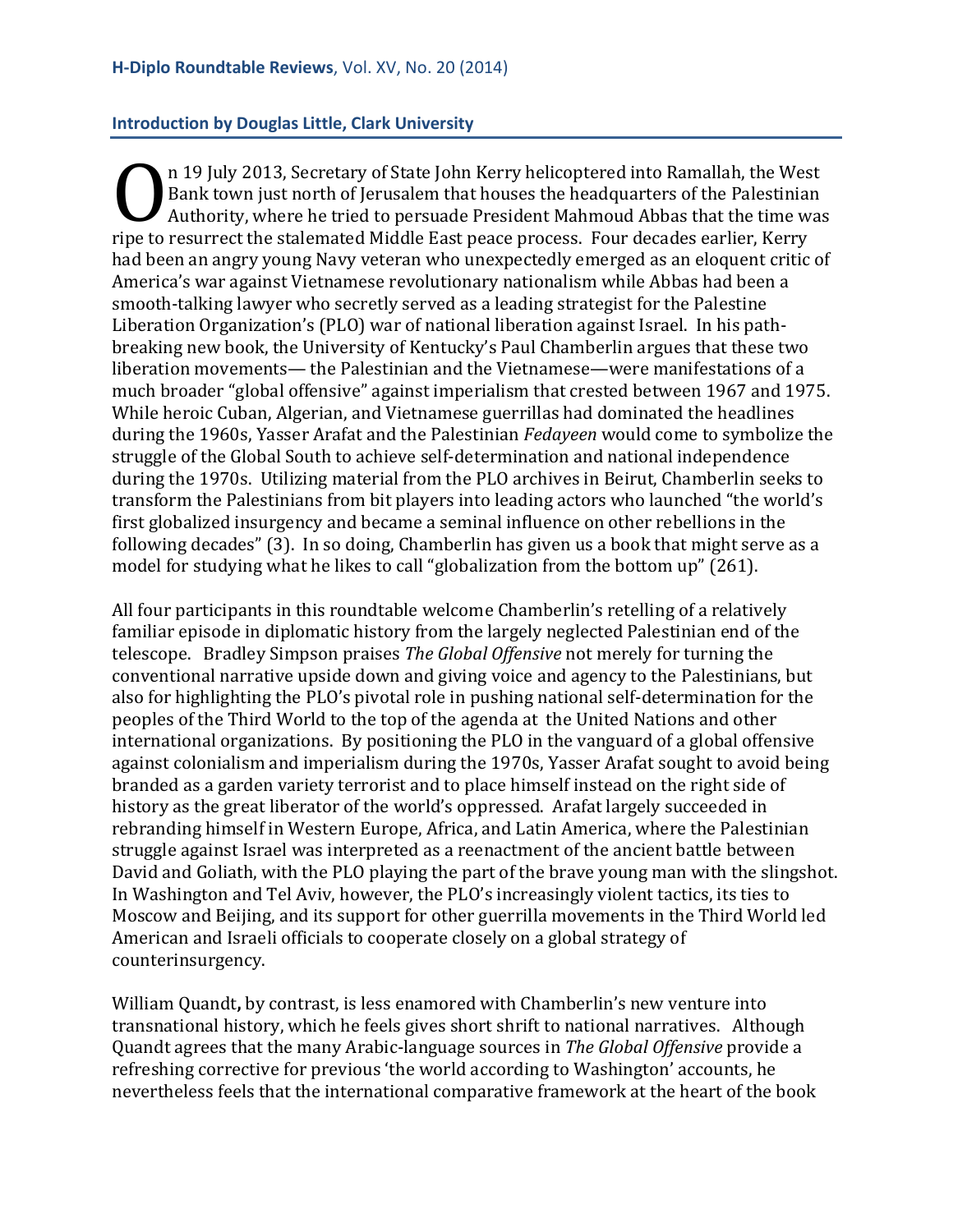fails to capture fully the complexity and intensity of Palestinian politics, which were filled with intrigue and factionalism. Quandt, who served on the National Security Council staff during the early 1970s, also disputes Chamberlin's assertion that Arafat and other top Palestinian leaders were not responsible for atrocities committed by Black September terrorists. Alluding to still-classified American intelligence reports, Quandt says that the massacre of the Israeli Olympic team at Munich in September 1972 and the cold-blooded murder of Cleo Noel, the U.S. ambassador to Sudan, at the Saudi embassy in Khartoum six months later, were in fact authorized by high-ranking PLO officials and were not merely rogue operations launched by Palestinian extremists outside Arafat's control. Like Quandt, Craig Daigle has mixed feelings about *The Global Offensive*. On the one hand, he applauds Chamberlin for recapturing the PLO's revolutionary élan, which resonated with the ideologies of other Third World national liberation movements during the late 1960s, and he likens *The Global Offensive* to Jeremi Suri's *Power and Protest*, another innovative book which places the political upheavals that rocked the Cold War status quo into comparative context.<sup>1</sup> On the other hand, Daigle believes that Chamberlin has misread the policies of the Nixon administration, not only toward the PLO but also toward the entire region. In response to Chamberlin's claim that "Nixon and Kissinger did not understand the dynamics in the Middle East and had little use for anyone who did" (106), Daigle argues that the diplomatic duo in the White House understood the region very well but purposely chose to ignore the Arabs and align themselves with Israel because of strategic calculations associated with détente. I do not think Chamberlin would disagree with Daigle's assertion that the 'Cold War lens' through which President Richard Nixon and Secretary of State Henry Kissinger viewed the Middle East affected their diplomatic vision during the early 1970s, but Chamberlin would probably argue that the Arab who taught U.S. officials their most important opthamological lesson about regional dynamics was Yasser Arafat, not Anwar Sadat.

Jeffrey Byrne, whose own work on the Algerian *Front de Libération Nationale* (FLN) parallels Chamberlin's account of the PLO, agrees that during the early 1970s the Palestinians emerged as a powerful symbolic link connecting the quest for selfdetermination in North Africa with guerrilla warfare in Southeast Asia. By aligning the PLO with the FLN's anticolonial struggle and the Vietnamese revolution, Yasser Arafat managed to strengthen his claim that Palestinians were waging a war of national liberation, not indulging in terrorism. Byrne, however, wishes that Chamberlin had done more to examine the ways in which the PLO's diplomatic strategy differed from those pursued by the Algerians and Vietnamese. Was the Palestinian failure to achieve self-determination mainly a function of unfortunate timing (by 1975, the PLO faced a more clever United States chastened by unpleasant outcomes in Algeria and Vietnam) or rather the result of flawed Palestinian tactics at the bargaining table? Byrne points out that both the Algerians and the Vietnamese warned the PLO never to agree to a ceasefire until its adversaries accepted its core demands and urged the Palestinians to proceed by fighting and talking simultaneously. Arafat could not, or would not, heed this advice.

<span id="page-2-0"></span><sup>1</sup> Jeremi Suri, *Power and Protest: The Global Revolutions of 1968 and the Origins of Détente* (Cambridge: Harvard University Press, 2003). i<br>I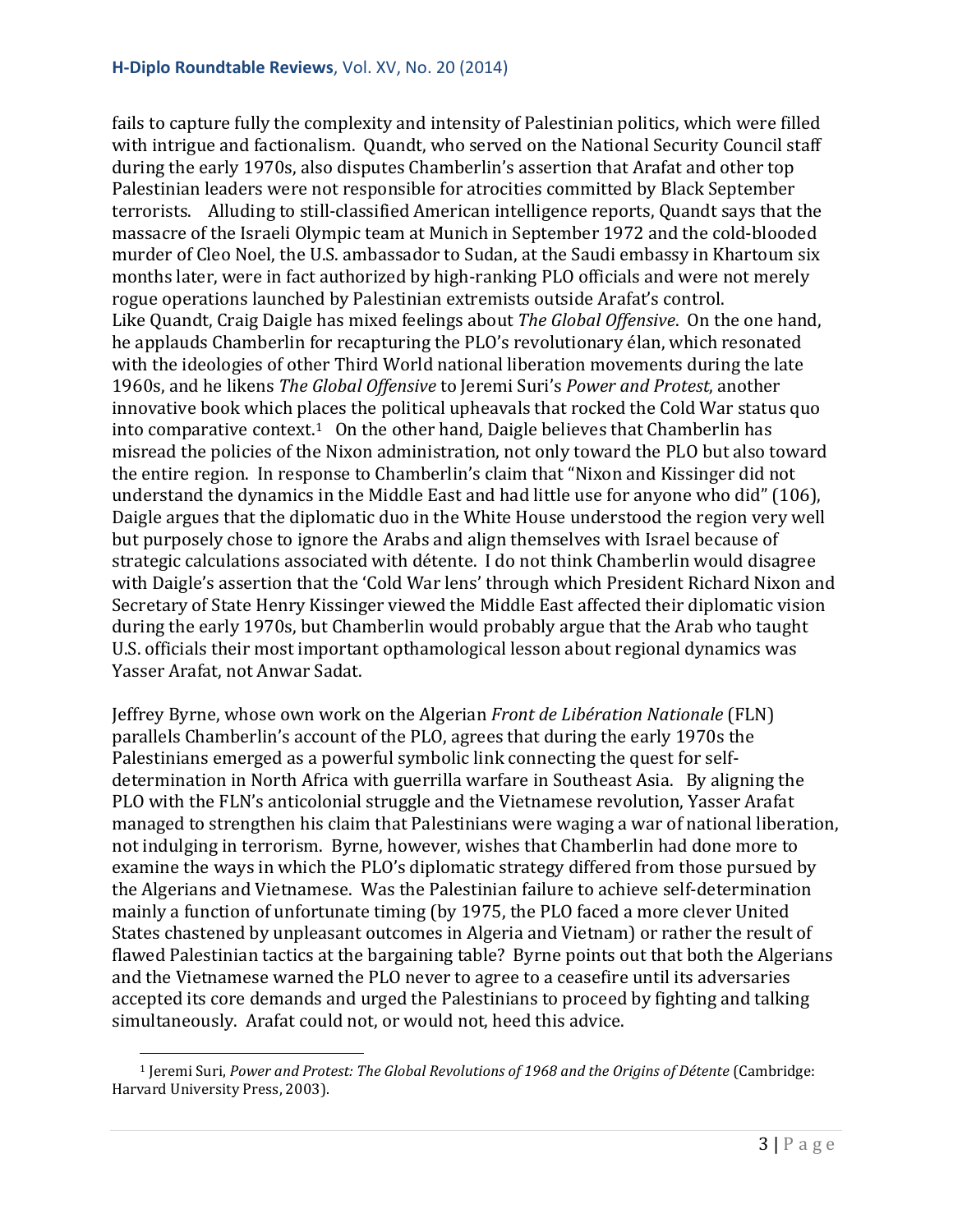Whether or not they accept all of Paul Chamberlin's findings, the four participants in this roundtable regard *The Global Offensive* as a remarkable book that should be required reading, not only for John Kerry and Mahmoud Abbas, but also for anyone seeking to understand recent U.S. foreign policy in the Muslim world. Looking at the stalemated peace process early in the twenty-first century, Chamberlin suggests that the Obama administration is trapped in a 'Global War on Terror' paradigm that in some ways resembles the Cold War paradigm that prevented the Nixon administration from breaking the deadlock in the Middle East. Yet he holds PLO leaders partly responsible for their own predicament because they have been unable to unify the Palestinian resistance and unwilling to shed the revolutionary romanticism that once upon a time put them squarely in the vanguard of "the global offensive." In writing this book, he has also done something else of even greater importance. By positioning the Palestinian struggle in the gray area between the heroic wars of national liberation during the twilight of the twentieth-century and the grim wars of 'all against all' waged by non-state actors like Al-Qaeda at the dawn of the new millennium, Paul Chamberlin has reminded us that those who do not know the past may well be doomed to repeat it.

## **Participants:**

**Paul Thomas Chamberlin** is Associate Professor of History at the University of Kentucky. His first book, *The Global Offensive: The United States, the Palestine Liberation Organization, and the Making of the Post-Cold War Order* was published with Oxford University Press in 2012. He is now working on a history of the Cold War in the Third World tentatively titled *The Cold War's Killing Fields.*

**Douglas Little** is the Robert and Virginia Scotland Professor of History and International Relations at Clark University, where he has taught since receiving his Ph.D. from Cornell University in 1978. His articles on U.S. relations with the Middle East have appeared in the *Journal of American History*, *Diplomatic History*, the *Middle East Journal*, and the *International Journal of Middle East Studies*. The third edition of his most recent book*, American Orientalism: The United States and the Middle East since 1945* (University of North Carolina Press), appeared in 2008 and was translated into Arabic in 2010. His current research focuses on the United States and the rise of radical Islam during the 1960s and 1970s.

**Jeffrey James Byrne** is Assistant Professor of History at the University of British Columbia. His first book, *Mecca of Revolution: Algeria, Decolonization, and the Third World Project*, is forthcoming from Oxford University Press. He has written on the modern international history of the developing world for *Diplomatic History*, *The International Journal of Middle East Studies,* and numerous collected volumes.

**Craig Daigle** is an Assistant Professor of History at the City College of New York, where he teaches courses on American Foreign Relations, the Cold War, and the Arab-Israeli Conflict.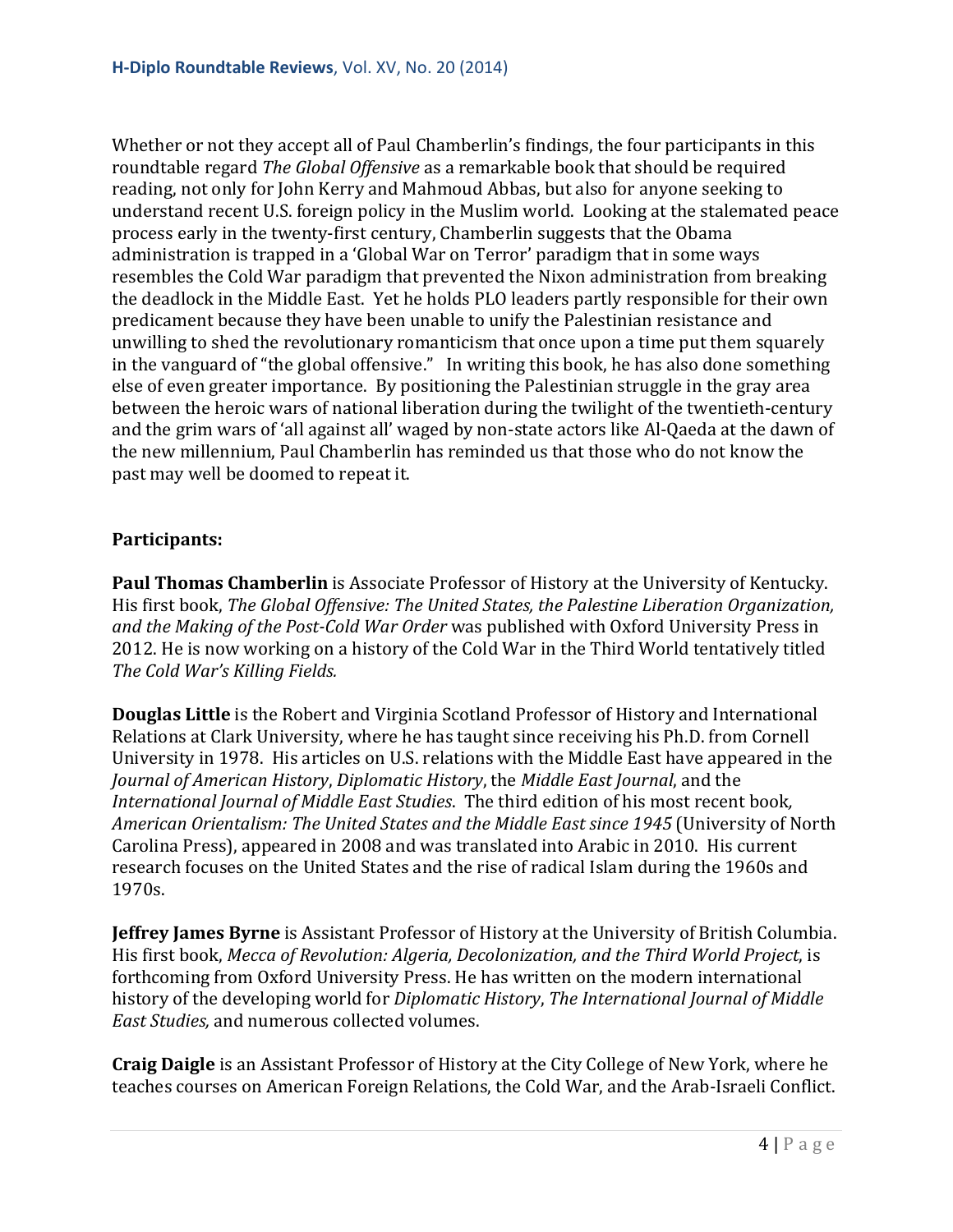He is the author of *The Limits of Détente: The United States, the Soviet Union, and the Arab-Israeli Conflict, 1969-1973* (Yale University Press, 2012).

**William B. Quandt** holds the Edward R. Stettinius chair in the Department of Politics at the University of Virginia. He teaches courses on the Middle East and American Foreign Policy. Quandt served as a staff member on the National Security Council (1972-1974, 1977-1979). He was actively involved in the negotiations that led to the Camp David Accords and the Egyptian-Israeli Peace Treaty. Quandt's books include: *Peace Process: American Diplomacy and the Arab-Israeli Conflict Since 1967*(Brookings, 2005, third edition); *Between Ballots and Bullets: Algeria's Transition from Authoritarianism*, (Brookings, 1998); *The United States and Egypt: An Essay on Policy for the 1990s* (Brookings, 1990); *Camp David: Peacemaking and Politics* (Brookings, 1986); *Saudi Arabia in the 1980s: Foreign Policy, Security, and Oil* (Brookings, 1981); *Decade of Decisions: American Foreign Policy Toward the Arab-Israeli Conflict, 1967-1976* (University of California Press, 1977); and *Revolution and Political Leadership: Algeria, 1954-1968* (MIT Press, 1969). He also edited *The Middle East: Ten Years After Camp David* (Brookings, 1988) and *Troubled Triangle: The United States, Turkey and Israel in the New Middle East* (Just World Books, 2011).

**Brad Simpson** is Associate Professor of History and Asian studies at the University of Connecticut. He is the author of *Economists with Guns: Authoritarian Development and US-Indonesian Relations* (2008), and is currently working on two books: an international history of Indonesian authoritarianism from 1966-1998, and a global history of the idea of self-determination.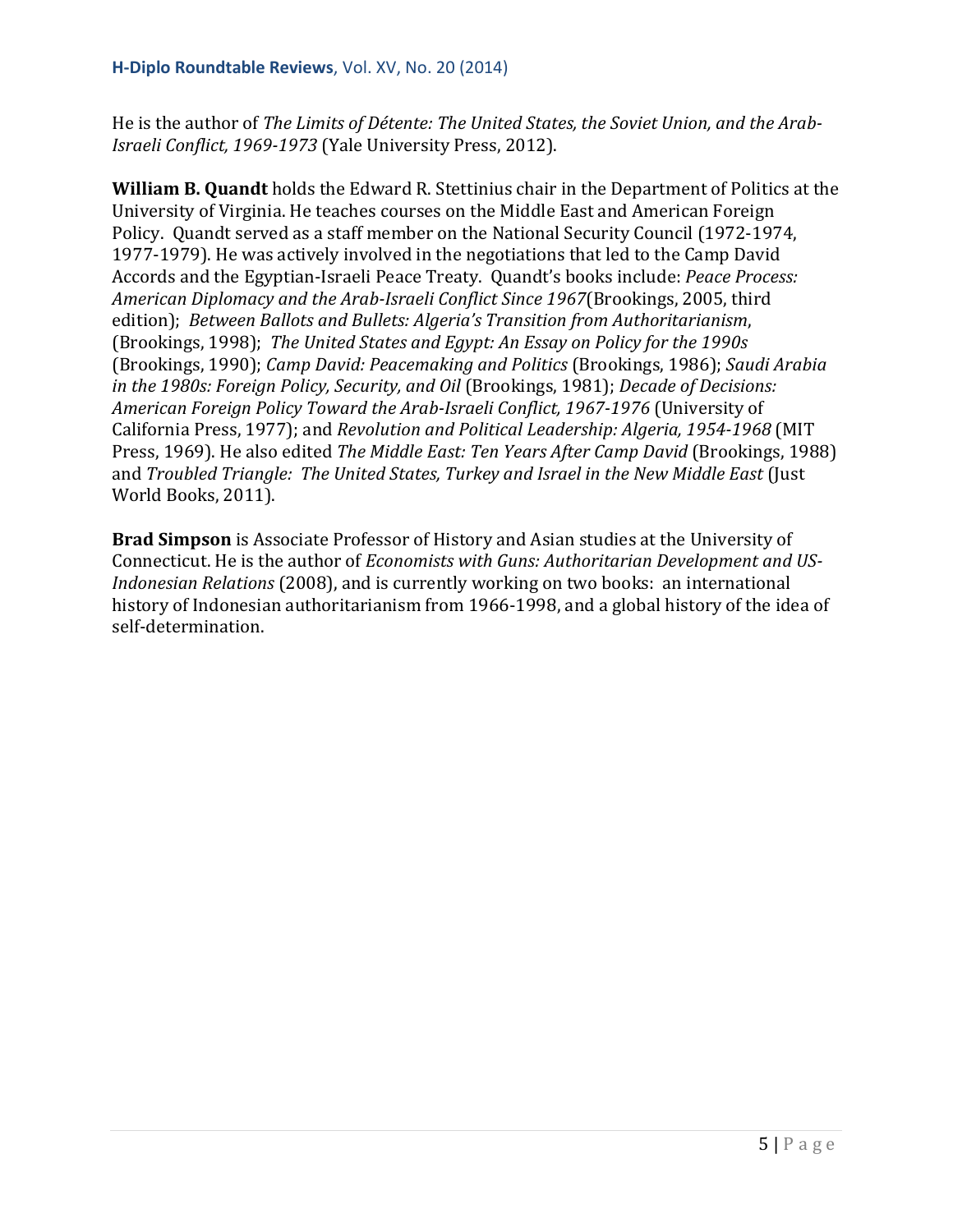# <span id="page-5-0"></span>**Review by Jeffrey James Byrne, University of British Columbia**

aul Chamberlin provides a refreshing perspective on the history of Palestinian nationalism with *The Global Offensive: The United States, the Palestine Liberation Organisation, and the Making of the Post-Cold War Order*. Chamberlin explains that add chamber in provides a refreshing perspective on the first or y or a destinant<br>nationalism with *The Global Offensive: The United States, the Palestine Liberation*<br>*Organisation, and the Making of the Post-Cold War Orde* Middle East relations-oriented approach. Instead, he seeks to situate the history of the Palestinian Liberation Organisation (PLO) in the 1960s and 1970s within the context of that era's global 'Third Worldist' revolutionary trend, a trend that the PLO was very much part of spiritually and politically (9). Indeed the book essentially uses the Palestinian question, from 1967-1975, as a window into that larger phenomenon. Chamberlin argues that the PLO was more than simply representative of the Third World revolutionary trend—it was one of its most important manifestations and the key to a watershed moment in that phenomenon's evolution. In his view, the Palestinian nationalist struggle was one of the Third World's "first great stalemates" after the mostly triumphant years of the 1950s and 1960s, auguring the Third World's gradual "Balkanization" and tactical shift to the practice of "international terrorism" (6).

In that respect, *The Global Offensive* makes a laudable contribution to the growing body of scholarship that places the developing world and transnational actors at the forefront of international politics, rather than treating them as peripheral, secondary actors or curiosities. Its author points to the recent work of historians such as Odd Arne Westad and Erez Manela, whose *Global Cold War* and *Wilsonian Moment*, respectively, serve as inspirations for key aspects of his own conceptual and methodological approach. This reviewer is very sympathetic to Chamberlin's insistence on the importance of using the appropriate non-Western sources in the pursuit of this kind of history instead of relying on the records of British, French, American and other such countries' diplomatic bureaucracies to tell African, Middle Eastern, or Asian stories. Of course, exotic new sources are not magic bullets with the intrinsic power to knock down existing paradigms, but Chamberlin's use of frequently overlooked Arabic language and PLO literature unquestionably adds a great deal to this study. Without them, he probably could not have achieved his goal of returning the Palestinian liberation struggle to its "appropriate place in the history of the twentieth century world" (9).

The book's chronological structure works well, with its narrative hanging on several convincing turning points from the 1967 Arab-Israel War to the beginning of the Lebanese Civil War in 1975. That said, the first chapter is probably the least satisfying. In it, Chamberlin sets the scene, beginning in the wake of Egypt's and the other Arab nation's catastrophic defeat in the Six Days' War against Israel. Appropriately, the chapter takes a broad survey of the global terrain, noting the divergent interests of Yasir Arafat's Fatah and the Arab states that supported it, Fatah's identification with Third Worldism and the Algerian and Vietnamese revolutionary examples, as well as the perspectives of the two superpowers and the Israeli government. "Arafat embraced this new global political geography", Chamberlin explains, situating Palestinian nationalism within a global anticolonial movement and Israel as firmly integrated into the Western imperial system (21).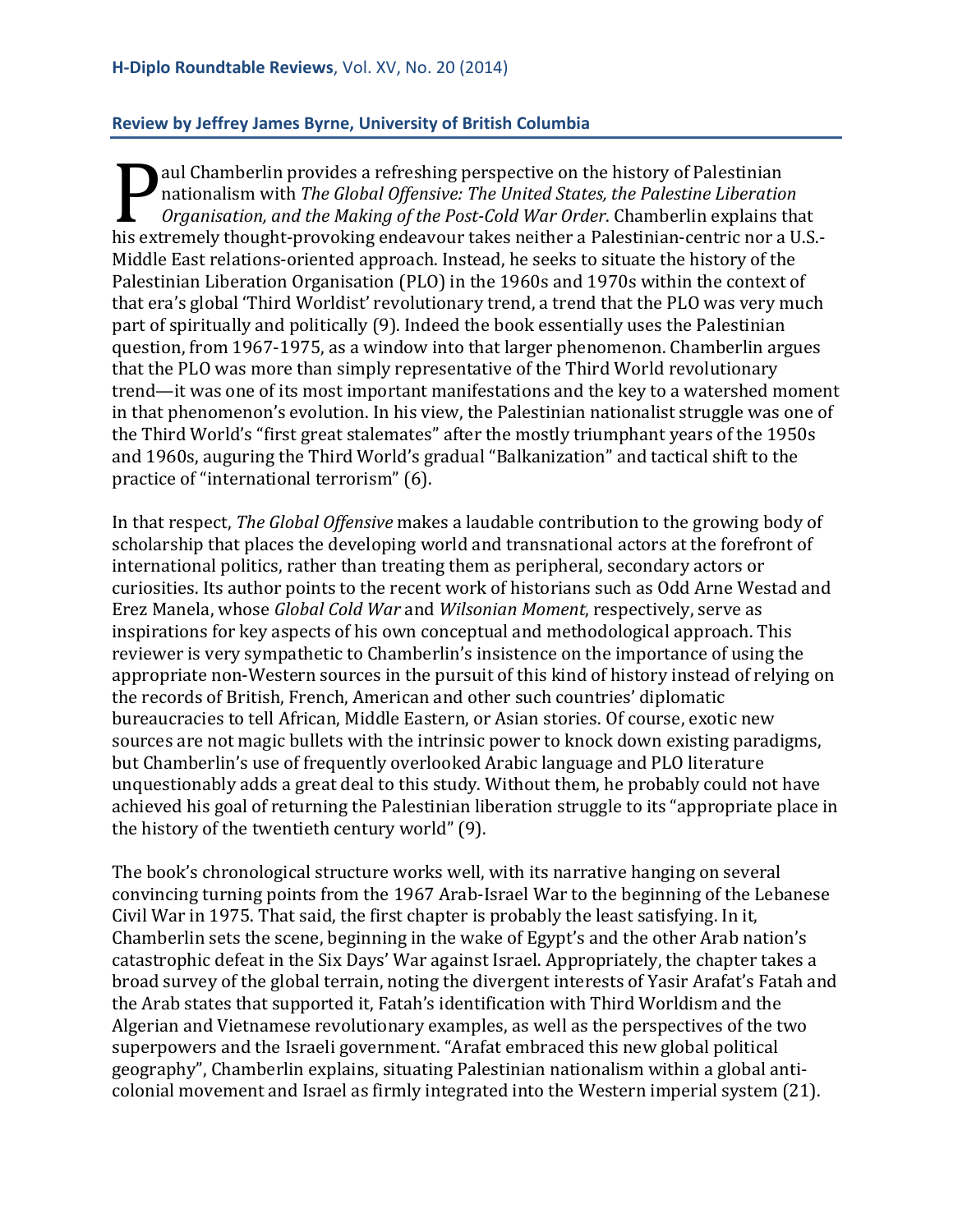The chapter therefore evokes the complex nature of Palestinian-Arab relations particularly well—a major strength of the book overall—and in general the author's framing is right on target for this ambitious type of international history. However, perhaps the sheer complexity of the scene that Chamberlin wishes to establish is somewhat overwhelming, as I did find that this first chapter had too much of a descriptive, impressionistic feel at the expense of setting a clear analytical foundation for the rest of the book.

The second chapter shows how the 1967 war and the PLO's public relations victory at the Battle of Al-Karama, when Israeli units pursued Palestinian fighters into Jordan, enabled Fatah and other guerrilla-oriented groups such as the Popular Front for the Liberation of Palestine (PFLP) to take control of the broader nationalist movement while at the same time fully integrating themselves in the Third World scene. Chamberlin takes advantage of some particularly compelling primary source material to show how Palestinian nationalists took inspiration from the Algerian and South Vietnamese National Liberation Fronts and established valuable new relations with the Chinese, North Vietnamese, and Cuban governments. The latter were important sources of diplomatic and material assistance. The connection of Fatah, especially to the Third World scene, was therefore a conceptual, philosophical, and ideological one as well as being very practical and substantive.

However, a vital issue that Chamberlin establishes early on was Fatah's failure to heed its new allies' advice to create a united national front (71). Instead, Arafat assumed leadership of the PLO in 1969 without unifying it in front-like fashion, a goal that frequently necessitated much bloodshed in other instances such as the Algerian precedent. Groups like the PFLP would continue to pursue their own agendas under the umbrella of the PLO, with George Habash's outfit taking the lead in new international terrorist tactics such as airplane hijackings. In this sense, the Palestinian nationalist movement did start to acquire a subtly different, more "diffuse" character in comparison to some of the foreign organisations that it sought to imitate but which had a clearer territorial area of operations. The Algerian *Front de Libération Nationale* (FLN), for example, struggled greatly with the organizational challenges that its undeniably effective transnational strategy entailed: diffusion encouraged schism, while the various host governments of the FLN's different branches sought to cultivate their own clients inside the movement. Throughout its chapters, *The Global Offensive* very effectively conveys some of the downsides of transnationalism; while some studies have a tendency to conflate the 'Arab' perspective, Chamberlin's narrative clearly delineates the interests of groups like Fatah from those of the states that assisted them.

In that respect, some of the most compelling passages of the book concern the ability of the transnational Palestinian groups to destabilize sovereign states, most notably Jordan and Lebanon. Of course, the destabilizing potential of transnational entities was particularly acute for the new states created from the detritus of the Ottoman Empire: Syria, Lebanon, Iraq, Israel, and Palestine. In 1970, the PFLP effectively vied with King Hussein for control of Jordan, a country invented by Britain that abounded with Palestinian refugees. "We are calling the shots in Jordan", Habash's PFLP declared, although in the end Hussein demonstrated the wherewithal to eject the PLO from Jordanian territory (116-7). Arafat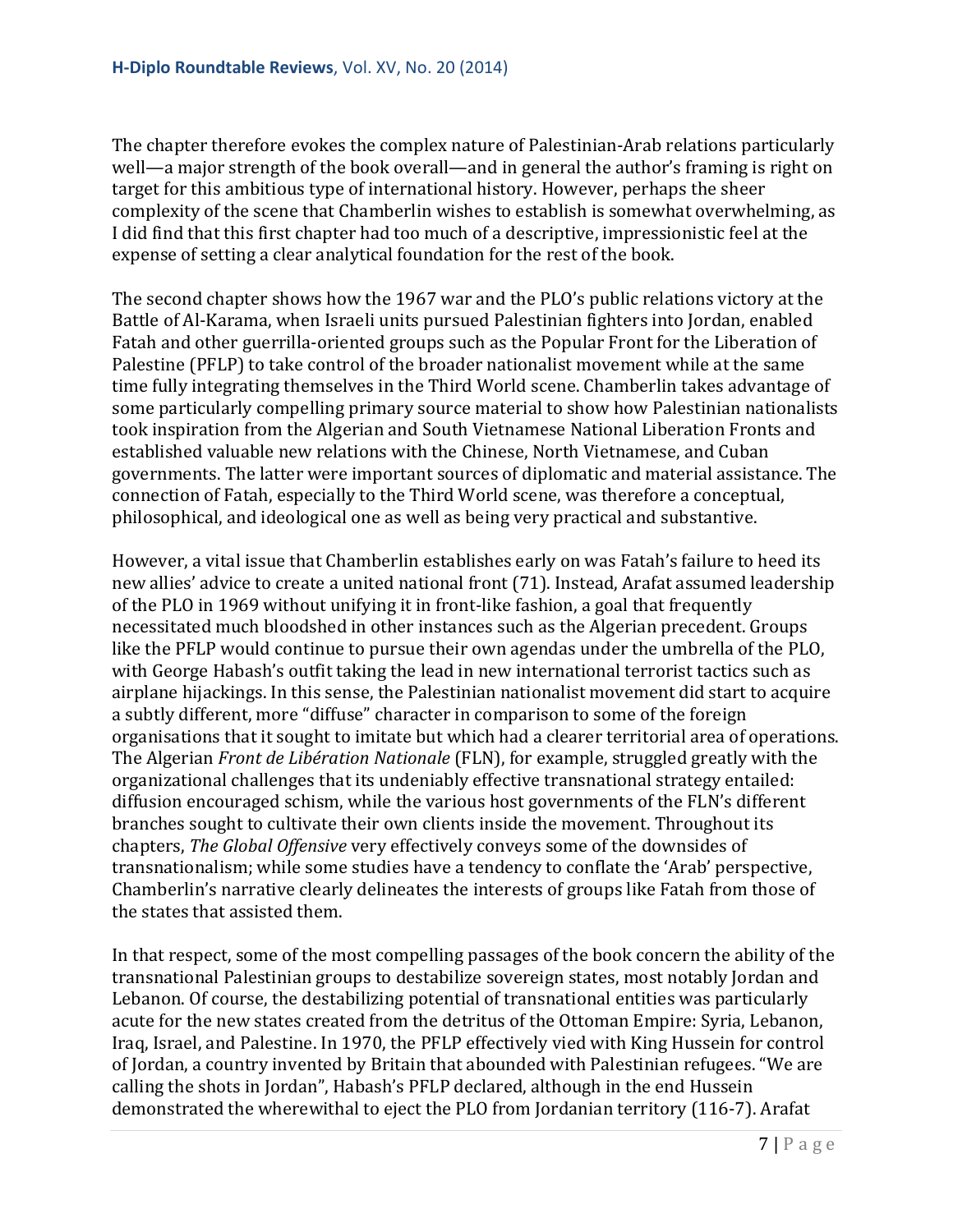criticizes the PFLP for having instigated the confrontation in the first place, although it would be interesting to know if Chamberlin agrees with that criticism. After all, surely the strongest card the Palestinians had to play was their ability to destabilize regional politics. When the Black September splinter group assassinated the Jordanian prime minister the following year, a senior Fatah-PLO figure admitted that, "I have to say they were wrong … but I have also to understand them … [T]he world was saying to us Palestinians 'we don't give a damn about you, and we won't care at least until you are a threat to our interests'"(149-50).

Interestingly, *The Global Offensive* reframes Richard Nixon's "regional policeman" approach to the Third World as a defense of a conservative, state-centric conception of the international system—a framing that is of course fully consistent with Nixon and Henry Kissinger's enthusiasm for the realist school of diplomacy (78-80). With the sovereign capital-oriented nature of shuttle diplomacy, their pursuit of a Middle Eastern peace process took on the quality of not just supporting certain favoured states, but also supporting the existing regional state system itself against the subversive peril posed by the Palestinians. Israel fit the "policeman" policy well in terms of its state-centric approach to international relations, since Prime Minister Golda Meir refuted the validity of Palestinian nationalism and Tel Aviv insisted on dealing exclusively with Arab capitals on the grounds that the Palestinian question was simply a terrorist-refugee problem.

On the same theme, Chamberlin's examination of the UN's 'terrorism' debate is one of the strongest sections of the book. The Afro-Asian governments pushed back against the U.S. led efforts to enshrine anti-terrorist principles in the world organization, in the end managing to subvert the entire process by including criticism of 'state terrorism' by colonial and racist regimes in the final approved resolutions (171-182). In so doing, the Third World countries prevented the Western powers from establishing an inherently superior moral legitimacy of states with respect to transnational movements. This episode perhaps constitutes the book's clearest demonstration of the Palestinian question's effect on the structures of global society, as opposed to its more regional consequences (significant as they were).

I find some of Chamberlin's explanations for the PLO's failure to achieve an independent Palestine to be interesting because his logic runs counter to the Third Worldist, revolutionary doctrine that supposedly motivated Arafat and his comrades in arms at the time. For example, he criticizes the PLO leadership for missing opportunities to engage in peace negotiations in 1973 on account of their refusal to make necessary fundamental concessions, saying that they "clung to the rhetoric of total victory through popular revolution" and were "unable to commit to a political solution" (264). However, the Algerian FLN and the Vietnamese communist-nationalists each clung determinedly to the policy of "talk while fighting" even after agreeing to engage in negotiations with their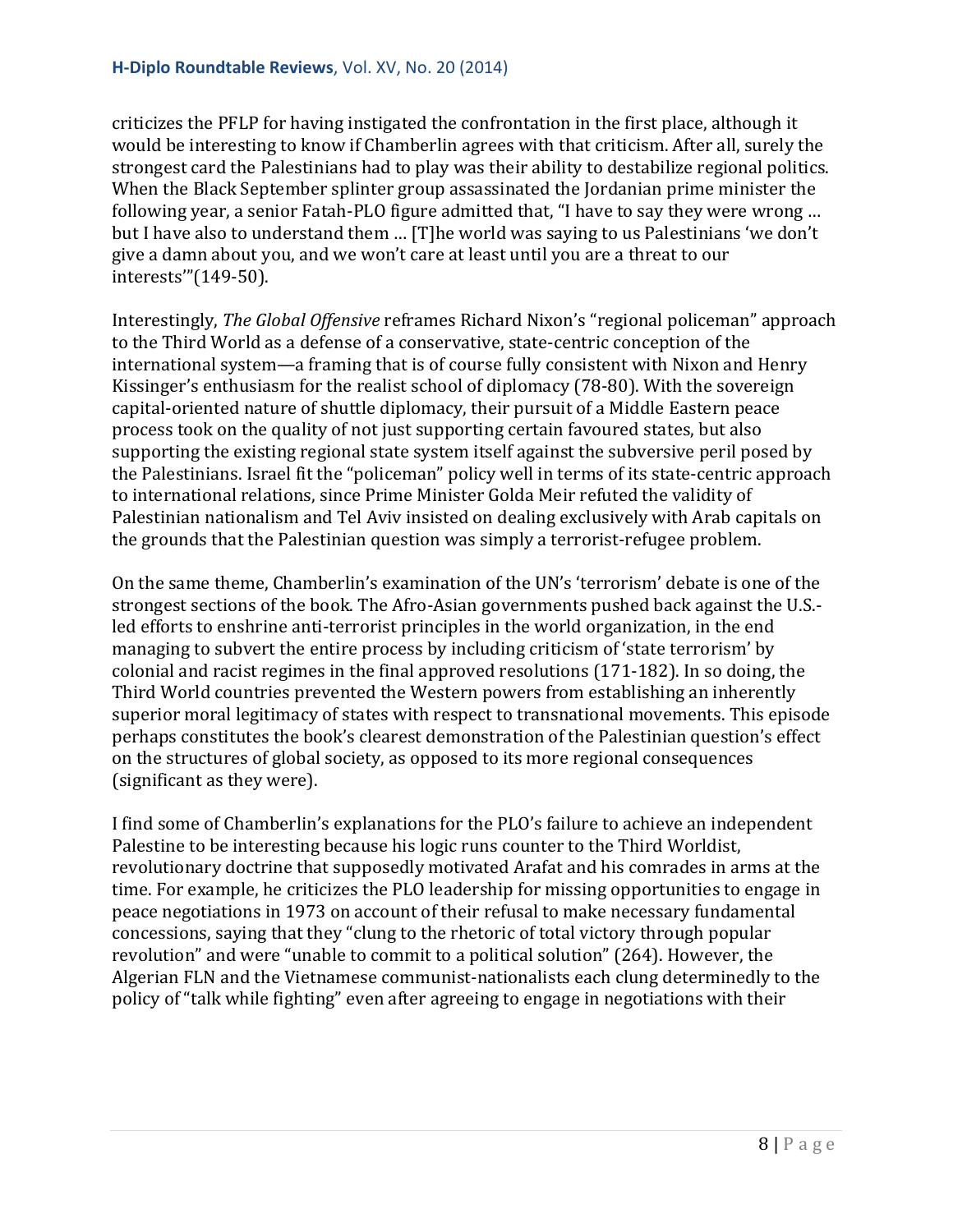French or American foes.<sup>[1](#page-8-0)</sup> The key, as the Algerians, Chinese, and Vietnamese all stressed to the Palestinians, was to never agree to a ceasefire before the other side consented to your core goals. Rather depressingly from the perspective of a Palestinian nationalist, as early as 1958 one of the Algerian FLN's leaders observed to his colleagues that they could never abandon the guerrilla campaign—despite its rapidly deteriorating fortunes in a strictly military sense—because only violence and disorder provoked greater political forces to care about their cause. "There would hardly be any need for a wider policy and to waste time in chancelleries and international events", he warned. "All will be lost, irredeemably lost. Algeria will become a new Palestine."[2](#page-8-1) Accordingly, by the dictates of the revolutionary model to which the Palestinian nationalists claimed to aspire, the PLO's eventual error was actually agreeing to the peace process before first securing its key goals (whether that be a 'ministate' or single-state solution).

I must note at this point that contemplation of these issues does not depend on any convictions about the innate legitimacy of either the Israeli or Palestinian positions; nor would I personally advocate that any movement employ the Third Worldist revolutionary strategy given the extent of human suffering that it necessitates. Still, one of the most fascinating traits of the era of decolonization is the striking malleability of international structures and the contingency of certain outcomes that acquired a much great aura of legitimacy or inevitability after the fact. I would disagree with the author's suggestion that the Palestinian nationalist cause differed from its Vietnamese or Algerian inspirations because it was "not an immediate consequence of imperial collapse" and thus "retained a certain moral ambiguity" (260). On moral ambiguity, I certainly concur, but I question the notion that Algerian, Vietnamese, Kenyan, or for that matter Zionist nationalism boasted any more innate justness or validity (to cite some scenarios that also featured a significant degree of popular participation and violent methods). One of the wonderful qualities of decolonization is that the legitimacy of a national project is certified by its success, yet we then often account for that success on the basis of the project's legitimacy. The new international order was premised on a circular logic, and winners took all. Was Fatah's failure due to its inability to definitively choose one path and instead awkwardly straddle the dictates of both revolutionary subversion and international respectability?

In any case, it is a testament to *The Global Offensive*'s value that it provokes such contemplations. Its author has succeeded in his goal of making an important contribution to the international history of the developing world. By situating the Palestinian nationalist movement within the larger Third Worldist trend, Chamberlin simultaneously yields new insights into both. His study peels back the rhetoric of Arab unity and Afro-Asianism to reveal the complexities and tensions that bedeviled Third-World politics, especially concerning the divergent agendas of various Arab governments and the transnational PLO.

<span id="page-8-0"></span><sup>1</sup> For example, see *Report Presented to the 15 Plenum of the Vietnamese Workers' Party Central Committee*, 29 August 1968, Cold War International History Project (CWIHP) digital archive, [http://digitalarchive.wilsoncenter.org/document/113979.](http://digitalarchive.wilsoncenter.org/document/113979) i<br>I

<span id="page-8-1"></span><sup>&</sup>lt;sup>2</sup> Mohammed Harbi, *Le FLN: Mirage Et Réalité* (Paris: Éditions Jeune Afrique, 1980), pp.218-23.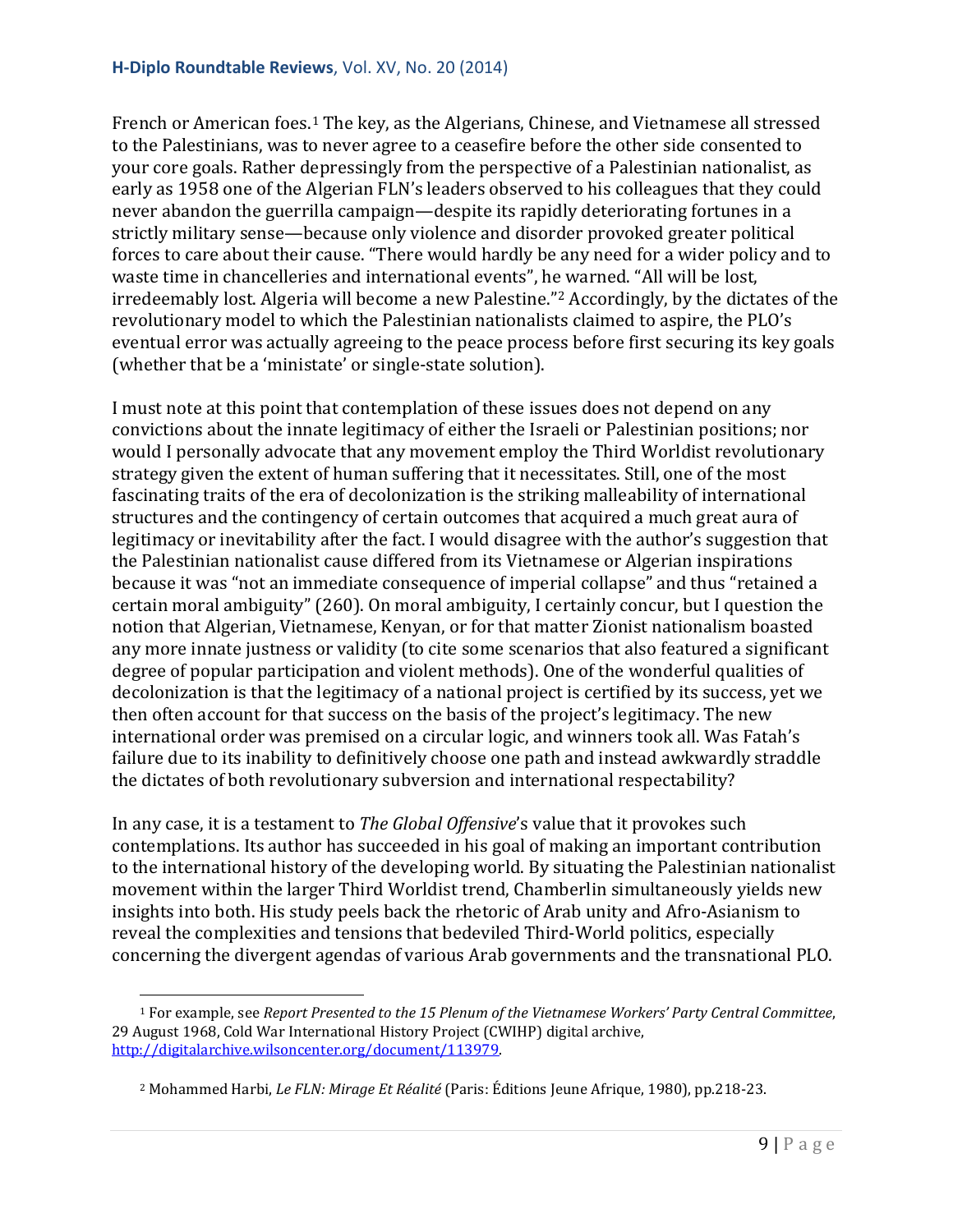#### **H-Diplo Roundtable Reviews**, Vol. XV, No. 20 (2014)

Meanwhile, for an issue that has acquired the impression of stasis and intractability, Chamberlin also reminds us that the Israel-Palestine question only very recently issued from an era of extreme dynamism and instability. With the integrity of countries such as Syria, Jordan, Lebanon, and Iraq once again coming under threat, *The Global Offensive* is also a timely reminder of the challenge that transnational movements from below can pose to the postcolonial state system.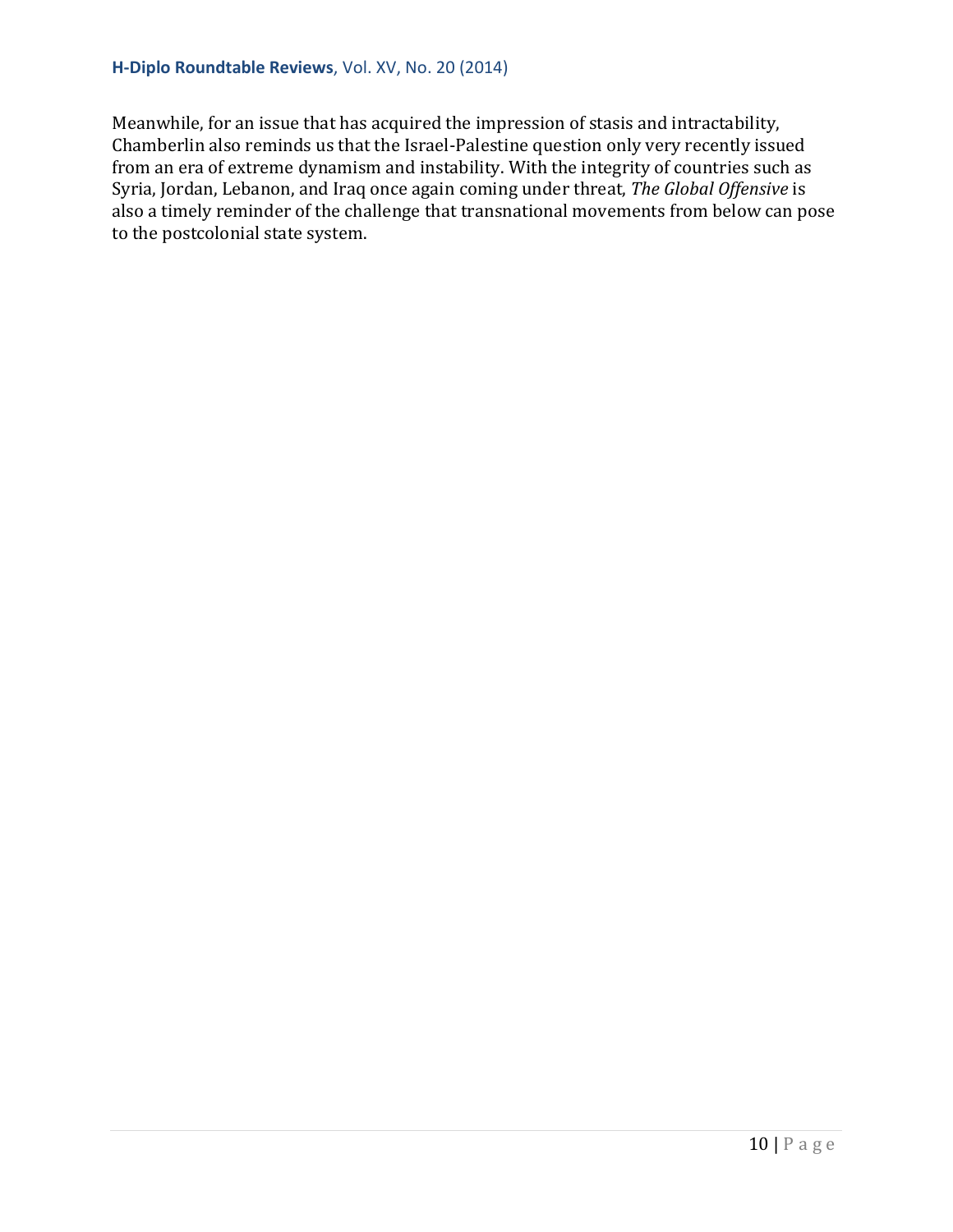<span id="page-10-0"></span>**Review by Craig Daigle, City College of New York**

n November 13, 1974, Yasser Arafat, Chairman of the Palestine Liberation Organization (PLO), proclaimed from the rostrum of the United Nations General Assembly that the killing in the Middle East would end once a "just peace," based on **Comparison** (PLO), proclaimed from the rostrum of the United Nations General<br>Assembly that the killing in the Middle East would end once a "just peace," based on<br>Palestinian rights, hopes, and aspirations, was finally est olive branch and a freedom fighter's glove," said Arafat. "Do not let the olive branch fall from my hand."[1](#page-10-1) For many observers, Arafat's speech has been remembered as the moment when the moderates in the PLO took "center stage" as the "heartbeat" of the Palestinian movement and Palestinian rights.[2](#page-10-2) But for others his mere presence in the United Nations represented a diplomatic 'triumph' of the Palestinians' revolutionary struggle. Never before at the UN, even during Algeria's long war for independence, had a person been permitted to address the full General Assembly who did not represent a government. Arafat received a minute long standing ovation from most delegates in the hall, and was accorded treatment at the UN normally reserved for heads of state.

How and why the PLO accomplished this remarkable feat, shedding its image as a pawn of Egyptian President Gamal Abdel Nasser's pan-Arab movement to be recognized by many around the world as a de facto government and its leader as the official spokesman of the stateless Palestinian people, is the subject of Paul Thomas Chamberlin's impressive new book, *The Global Offensive: The United States, the Palestine Liberation Organization and the Making of the Post-Cold War Order*. Chamberlin's study is a demonstration of international history at its best. Drawing on documents and archives in Arab states, the United States and Great Britain, as well as other Arabic language sources, Chamberlin reframes the traditional narrative of the Palestinian liberation struggle of the 1960s and 1970s, which is often viewed within the context of the Arab-Israeli conflict and inter-Arab politics, and instead demonstrates that the PLO emerged as a "spiritual successor" (258) to revolutionary groups from around the Third World that developed in the 1950s and 1960s.

Just as Jeremi Suri's *Power and Protest* found a common "language of dissent" in the social and cultural moveme[n](#page-10-3)ts of the 1960s that stretched from the streets of Paris and Berlin to the Berkeley campus, <sup>3</sup> Chamberlin's *The Global Offensive* similarly concludes that the PLO was part of the "global wave" of national liberation movements, which sought to "project their armed struggle into an increasingly interconnected world order." (5, 258) In the wake of Israel's conquest, during the 1967 Six-Day War, of the West Bank and Gaza, which contained more than 1.3 million Arabs, Palestinian fighters "seized on the promise of liberation through revolution in the Algerian, Cuban, and Vietnamese models" (22). Palestinians received training and instruction on guerilla warfare from North Vietnam and

<sup>1</sup> The text of Arafat's speech to the United Nations is printed in the *New York Times*, 14 November 1974. I

<sup>2</sup> David W. Lesch, *The Arab-Israeli Conflict: A History* (New York: Oxford University Press, 2008), 256.

<span id="page-10-3"></span><span id="page-10-2"></span><span id="page-10-1"></span><sup>3</sup> Jeremi Suri, *Power and Protest: The Global Revolutions of 1968 and the Origins of Détente* (Cambridge: Harvard University Press, 2003).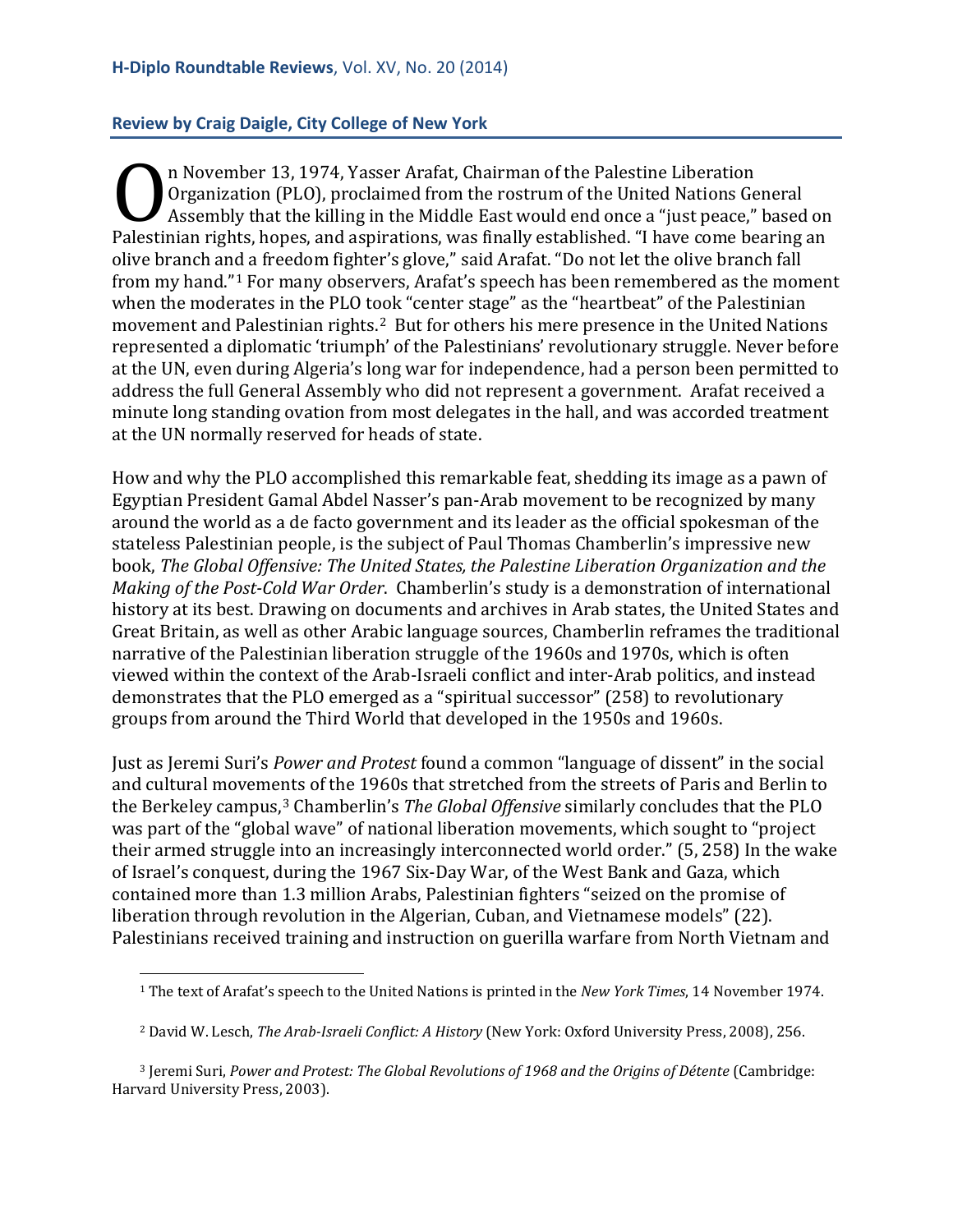Algeria, drew military and financial support from the People's Republic of China, and accepted material assistance and moral support from Cuba. (61-65) Intellectuals, academics, and writers, also came to their aid, spreading the message that Israel was nothing more than an extension of European colonialism, much like the white regime in South Africa or French-ruled Algeria. By using this transnational network, and by echoing the language of revolutionary politics drawn from a "shared culture of Third World national liberation," (5) argues Chamberlin, the PLO established itself as the "first globalized insurgency" (3) and became a "seminal influence" on other rebellions in the following decades.

In describing the PLO's emergence on the international stage, Chamberlin focuses heavily on its "diplomatic struggle," (218) particularly at the United Nations. The "paradigm shift" (178) in global politics, which began with the Bandung Conference in 1955, and continued throughout the 1960s as countries in Africa and Asia achieved their independence from European powers, provided Third World countries with the 'clout' to push their agendas at the United Nations and other international forums. The UN General Assembly, for example, supported resolutions reaffirming "the inalienable right of self-determination and independence of all peoples under colonial and racist regimes and other forms of alien domination," protected the rights of "oppressed peoples" fighting for national liberation, refused to condemn several acts of international 'terrorism,' and prevented U.S. and Israeli efforts to criminalize the PLO. (178-179) Beyond the UN, Chamberlin cites the establishment of PLO offices in East Berlin and the People's Republic of China as evidence of the PLO's growing international influence and acceptance.

This is clearly an ambitious project for which Chamberlin deserves significant praise. By establishing connections between the PLO and other revolutionary nationalist groups that most historians have either previously ignored or failed to recognize, Chamberlin has written a true work of transnational history that includes discussion of the United States, Palestinians, Israel, Vietnam, China, Algeria, and South Africa. *The Global Offensive*, then, reshapes our understanding of the Palestinian liberation movement in its infancy, drawing important links between the *Front de Libération Nationale* (FLN), the Vietcong, and Cuban nationalists. "Viewed from a distance," Chamberlin writes, "they appear as an international force in their own right, a global offensive against the bastions of state power in the Cold War system" (5).

Despite the significant insights Chamberlin adds to the global dimensions of the Palestine Liberation Organization, and they are many, he often overestimates the PLO's ability to influence regional politics, and has a somewhat flawed interpretation of the Nixon administration's policy in the Middle East. With regards to the Palestinians, Chamberlin leaves the impression that because the PLO received increasing international support after the Six-Day War, particularly among Third World nations, and drew attention to its cause by highly dramatic events, including the hijacking of civilian airlines and the assassination of eleven Israeli athletes at the 1972 Munich Olympic games, that this somehow translated into the PLO's ability to achieve its stated goal of the establishment of a sovereign Palestinian state. It did not. In fact, at no time between 1967 and 1975, the period covered in this book, was the PLO remotely close to establishing a Palestinian state either through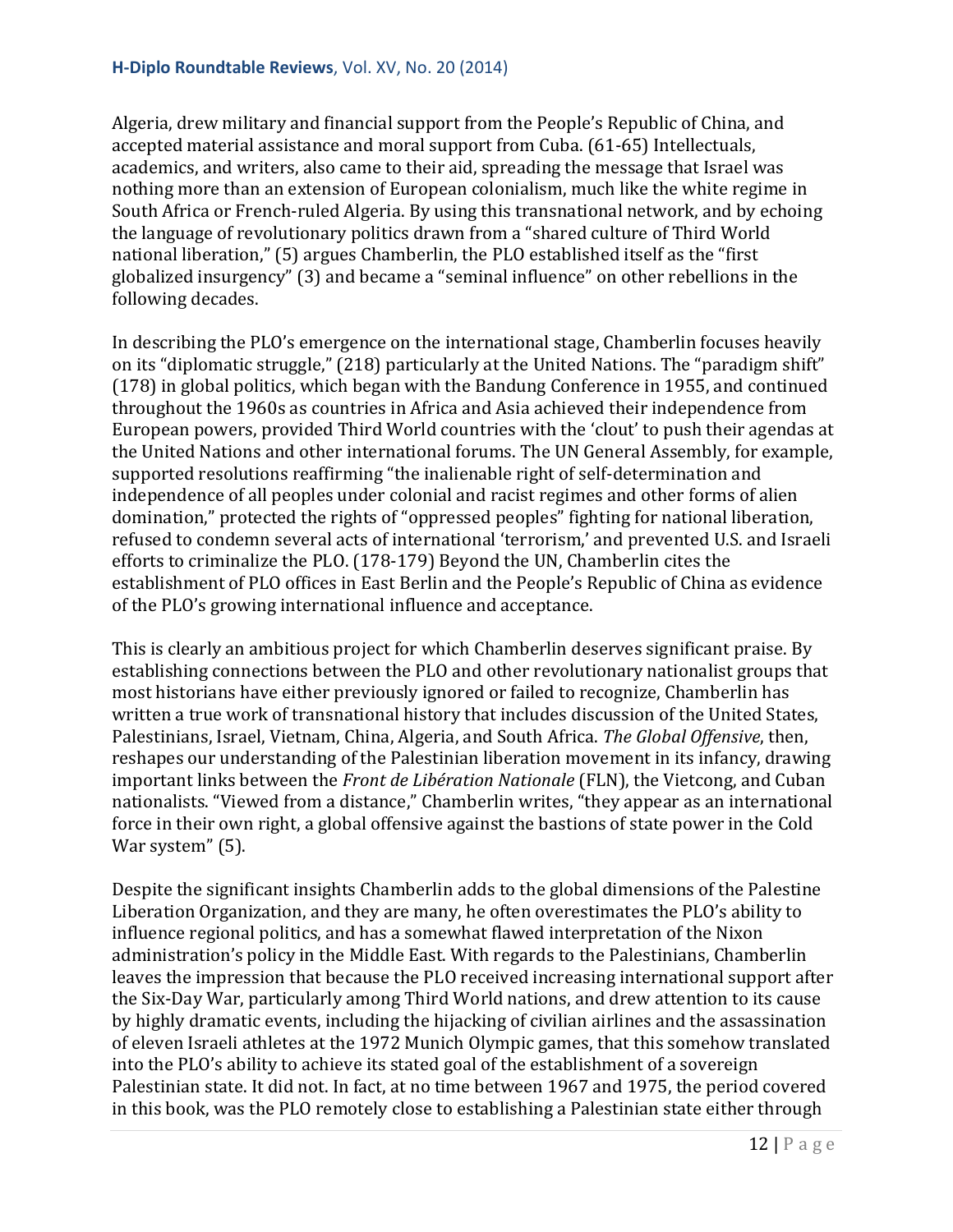political or military efforts. Arafat may have been applauded inside the halls of the United Nations General Assembly, but he was treated largely as an afterthought when it came to Arab-Israeli negotiations.

The PLO's inability to leverage its increased international clout for concessions toward a Palestinians state was clearly seen in aftermath of the October 1973 Arab-Israeli war. More than five years after the Battle of Karameh put Arafat and the PLO on the map, and at a time when the 'international community' clamored for a peace settlement between Arabs and Israelis, the PLO was shut out of the post-war negotiations. At the Geneva peace conference, which was organized by the United States but held under UN auspices, the Palestinians were relegated to bystanders. Neither the Egyptians nor the Jordanians refused to attend the conference because the Palestinians were not invited, and the Soviet Union, which had recognized the PLO, did not aggressively push for Palestinian involvement at Geneva. Although Secretary of State Henry Kissinger maintained an open dialogue with the PLO through CIA channels,<sup>[4](#page-12-0)</sup> he never took the discussions seriously. So long as he was in charge of shaping American foreign policy he would not pressure Israel to accept the PLO as a negotiating partner. "An Arafat Palestine is impossible for you," Kissinger told Israeli Prime Minister Golda Meir a week before the Geneva conference. "Therefore I'll never recommend it."[5](#page-12-1)

Chamberlin acknowledges that the PLO failed to achieve its ultimate objective—the establishment of a Palestinian state—but he blames this in large part on US support for Israel and Jordan as "regional policemen" (259) and Washington's failure to bring "Palestinian moderates" (128) into discussions for a political solution. And herein lays the central weakness of his argument: Chamberlin looks at America's support for Israel almost exclusively from the perspective of the Palestinian issue. In reality, however, U.S. support for Israel during the Nixon administration had far more to do with countering Soviet aid to Arab states, particularly Egypt and Syria. By looking at U.S. support for Israel in regional instead of global terms, Chamberlin erroneously concludes that President Richard Nixon and Kissinger pursued a strategy of "active disengagement" (85) in the Middle East, blindly supported Israel with economic and military aid, ignored the plight of the Palestinians, and chose to "marginalize" Middle East experts in the administration who advocated a more balanced policy in the region vis-à-vis Israel and the Arabs. "Put simply," says Chamberlin, "*Nixon and Kissinger did not understand the dynamics in the Middle East and had little use for anyone who did*." (106; my emphasis)

Nixon and Kissinger certainly viewed the Middle East and the Arab-Israeli conflict in global strategic terms. But the notion that they did not understand the Middle East because they sought a strategic partnership with Israel and Jordan at the expense of the Palestinians completely misses the point. What mattered to Nixon and Kissinger was bringing stability

<span id="page-12-1"></span><span id="page-12-0"></span><sup>4</sup> See *Foreign Relations of the United States (FRUS), 1969-1976, Vol. XXV*, Doc. 318; Henry Kissinger, *Years of Upheaval* (Boston: Little, Brown, and Company, 1982), 629. i<br>I

<sup>5</sup> Kissinger-Meir Memcon, 16 December 1973, *FRUS, 1969-1963, Vol. XXV*, Doc. 398.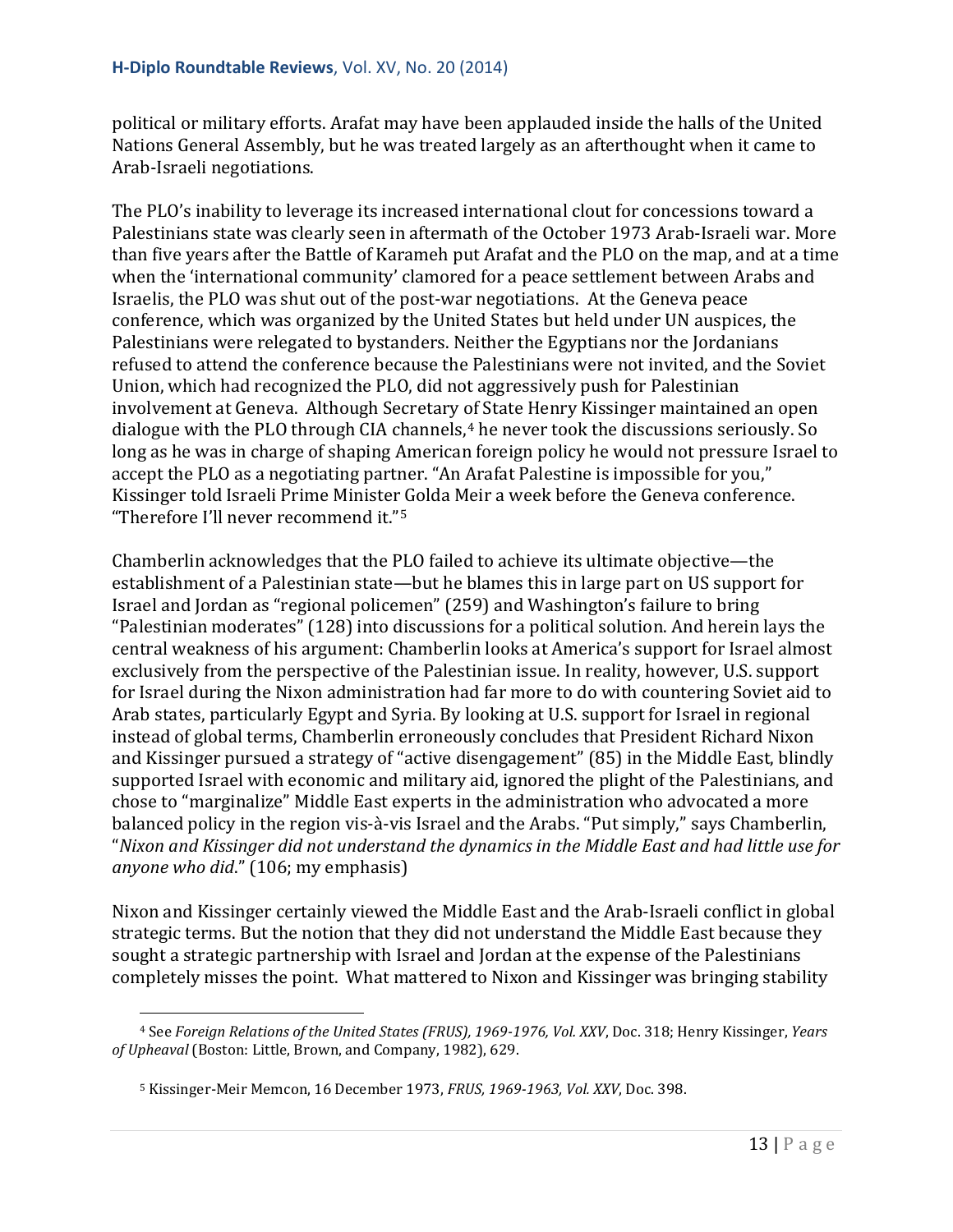to the Middle East so they could pursue their larger foreign policy objectives, namely détente with the Soviet Union. They feared that if another war erupted between the Arabs and the Israelis, the superpowers would be drawn into the conflict and the prospects for détente would go out the window. In the first three years of his administration, Nixon sought this stability not through "standstill diplomacy," as Chamberlin suggests,<sup>[6](#page-13-0)</sup> but by *actively* working for a peace agreement in the Middle East with the Soviets, Arabs, and Israelis. Only after these efforts failed in August 1971, and détente became more of a reality, did Nixon turn to a policy of "active disengagement," by supporting Israel and Jordan and refusing to seriously help the Arabs get their land back. But this was not for any *lack of understanding* of the region.

Moreover, Nixon was not as blindly supportive of Israel as Chamberlin suggests. Although he would not abandon Israel as an ally, he felt that it was clearly in America's interest to 'halt' the Soviet domination of the Arab Middle East by broadening U.S. relations with the Arab countries. "Where on the analysis the question becomes primarily one of the interests of Israel and the interests of Israel's neighbors, Egypt, Jordan, et al, then we should have a totally even-handed policy," Nixon told Secretary of State William Rogers."[7](#page-13-1) As part of his even-handed policy, Nixon called on Israel to withdraw from the occupied territories, fought aggressively to improve relations with Egypt and, at times, refused to provide Israel additional arms shipments until its leaders were more cooperative in negotiations with the Arabs. In February 1973, after Israel mistakenly shot down a civilian Libyan passenger jet that had strayed over the Sinai Peninsula, killing seventy passengers aboard and wounding another thirteen, Nixon demanded that Israel compensate the victims of the attack, and made it clear to Kissinger that "the time has come to quit pandering to Israel's intransigent position. Our actions over the past have led them to think we will stand with them *regardless* of how unreasonable they are."[8](#page-13-2)

Part of the reason that Chamberlin draws these conclusions is that he mistakenly sees the Jordan Crisis of 1970 as the "turning point" (108) for U.S. policy in the region. "By backing King Hussein's crackdown on the Palestinians," Chamberlin concludes, "Washington effectively underwrote what came to be seen as one of the most brutal expressions of state reaction in the Arab world." (124) True, the White House clearly supported Hussein's

<span id="page-13-0"></span><sup>6</sup> This argument was first put forth by William B. Quandt in 1977. See Quandt, *Decades of Decision: American Policy Towards the Arab-Israeli Conflict, 1967–1976* (Berkeley: University of California Press, 1977). In the revised edition of this study, updated to include discussion of the Carter, Reagan, Bush, and Clinton administrations, Quandt changed the name of this chapter from "Standstill Diplomacy" to "Kissinger's Diplomacy: Stalemate and War, 1972–73." See William B. Quandt, *Peace Process: American Diplomacy in the Arab-Israeli Conflict Since 1967* (Washington, DC: Brookings Institution, 2001), 98–129. For a more recent interpretation of the stalemate during this period, see Salim Yaqub, "The Politics of Stalemate: The Nixon Administration and the Arab-Israeli Conflict, 1969–1973," in Nigel J. Ashton, ed., *The Cold War in the Middle East: Regional Conflict and the Superpowers, 1967–1973* (London: Routledge, 2007), 35–58. i<br>I

<span id="page-13-1"></span><sup>7</sup> Nixon to Rogers, 26 May 1971, National Archives, RG 59, Office Files of William P. Rogers, Box 25.

<span id="page-13-2"></span><sup>8</sup> Kissinger, *Years of Upheaval*, 212.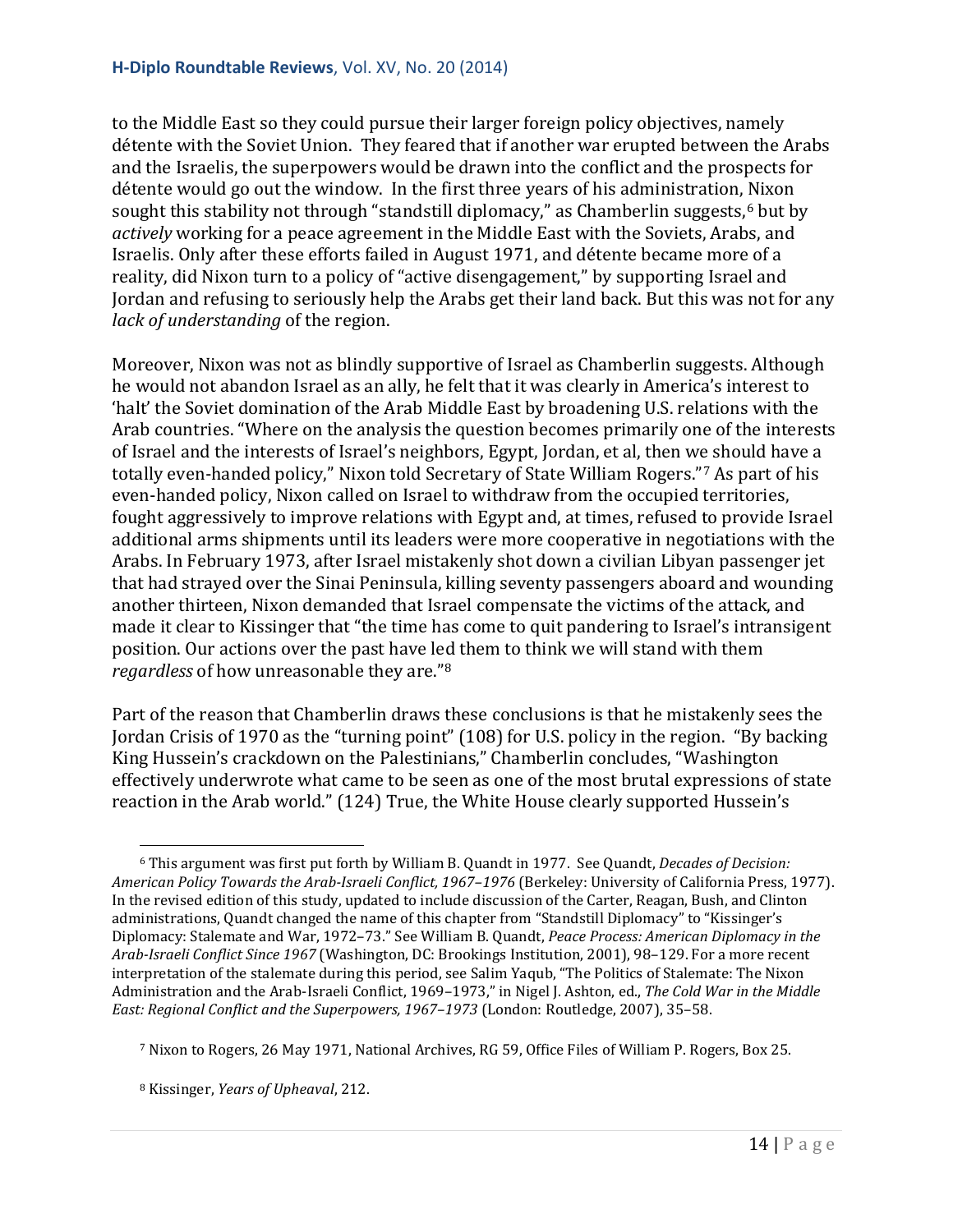efforts to remove the Palestinian fighters from his land. But what options did the U.S. have? To support the Palestinians, who had only weeks before attempted to assassinate King Hussein, hijacked four civilian airliners, and held Americans hostage? Just as Chamberlin rightly concludes that the Palestinians drew lessons from the North Vietnamese, U.S. officials understood that the South Vietnamese government would closely monitor Washington's response to the Jordan crisis. Abandoning an American ally (Jordan) to guerilla fighters who drew inspiration and military support from Hanoi, was simply not the message the White House wanted to send to the leadership in Saigon—or any of its allies around the world.

Moreover, the Jordan crisis was not a "turning point" in America's support for Israel, as Chamberlin suggests. In fact, in the months immediately following the Jordan Crisis, the Nixon administration aggressively pursued improved relations with the Arabs by reaching out to Egypt's new President, Anwar Sadat. Nixon sent Secretary of State William Rogers to Cairo in May 1971 and cut off arms shipments to Israel in June. The turning point in the Nixon administration's policy in the region (if there was one) was not the Jordan Crisis, but rather the agreements on the Middle East reached between the United States and the Soviet Union at the May 1972 Moscow Summit. Once the superpowers agreed to the "no war, no peace" situation in the Middle East, and accepted the status quo in the region, it was imperative that the Arabs not be in a position to start a war that would adversely impact détente. To do so meant strengthening Israel at the expense of the Arabs, and increasing its support for King Hussein who, the White House hoped, would refuse to join the Arabs in any future war.

Outside of my differences with Chamberlin's treatment of the Nixon administration's Middle East policy, however, *The Global Offensive* is an impressive work of international history and should be considered a must-read for anyone who is interested in the Arab-Israeli conflict, U.S. foreign policy, Middle East area studies, and the tangled personal and policy dynamics of the Nixon White House. The book provides needed agency to the Palestinian liberation struggle that is often overlooked by scholarship (including my own) covering the interwar years (1967-1973). It offers students of the Arab-Israeli conflict a more nuanced view of the Palestinian movement. And it sheds much-needed light on the unique parallels among the PLO and other revolutionary national groups, including the FLN, the Vietcong, and Cuban nationalists

In sum, *The Global Offensive* will change the way historians and political scientists view the Palestinian movement and should spawn a wave of new studies that show how these international influences shaped the PLO from the mid-1970s to the present.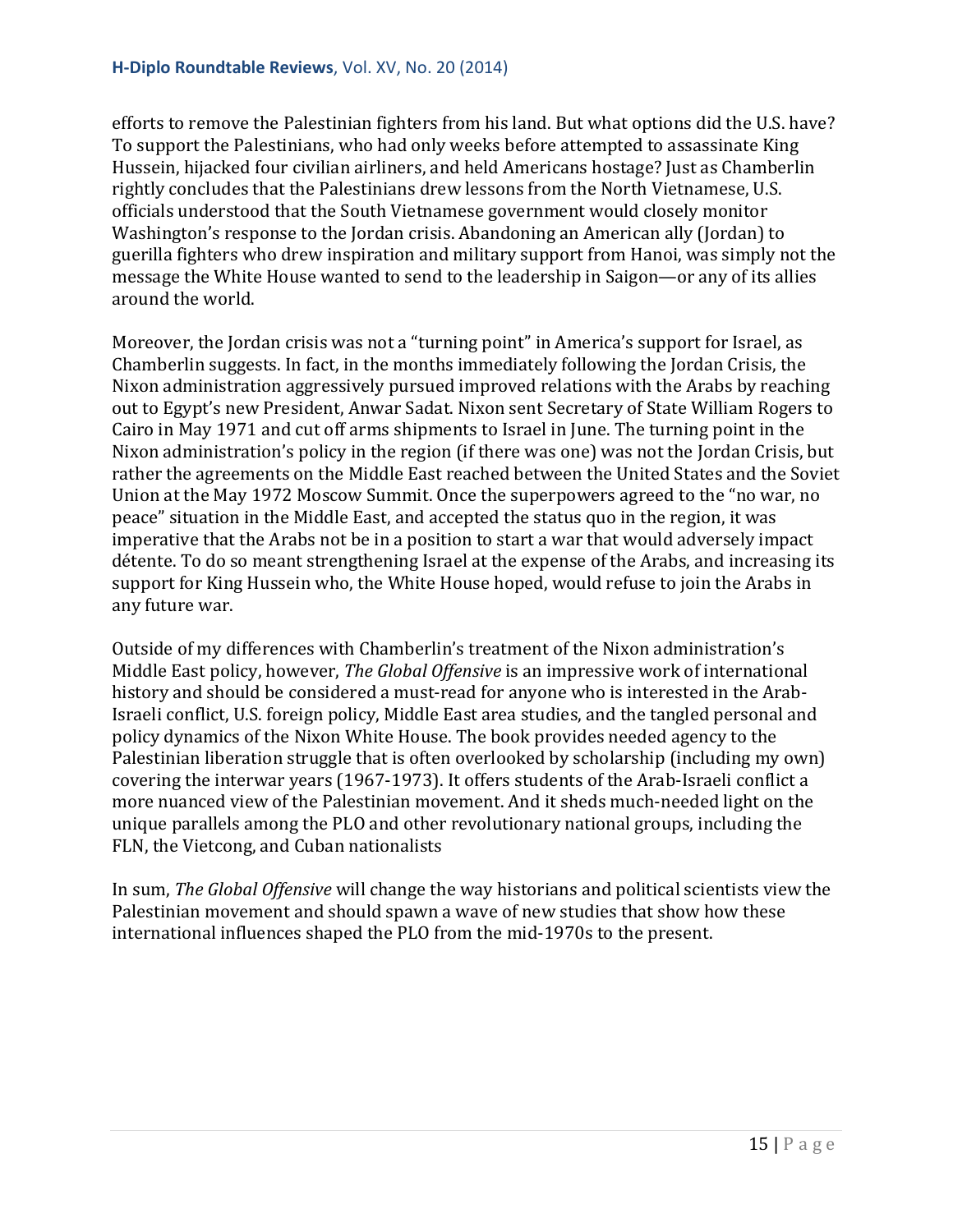#### <span id="page-15-0"></span>**Review by William B. Quandt, University of Virginia**

#### *The PLO in its International Setting*

aul Thomas Chamberlain's *The Global Offensive: The United States, the Palestine Liberation Organization, and the Making of the Post-Cold War Order* makes a determined effort to look at the Palestine Liberation Organization (PLO) through a Liberation Organization, and the Making of the Post-Cold War Order makes a<br>determined effort to look at the Palestine Liberation Organization (PLO) through a<br>lens that privileges its similarities to other national liberati those in Cuba, Vietnam and Algeria, and does not simply dwell on its hostility to Israel and its resort to terror. This perspective is a welcome departure, but the book sometimes seems to get caught up in a degree of romantic revolutionary zeal, before coming to a rather sobering conclusion that the PLO has largely failed in its goals.

Yasir Arafat and the PLO are introduced as having seized the "transnational space" that crisscrossed the globe in the 1960s "using a revolutionary set of tactics and strategies never before seen in history" (3). The United States, especially during the Presidency of Richard Nixon and Henry Kissinger's stint as National SecurityAdviser, predictably responded to the PLO with hostility: "Ultimately, as the two sides fought over the physical and conceptual space that was Palestine, they helped to remake the art of revolution and the structure of global power in the late Cold War world and beyond" (3). In short, the author stakes out some very big claims at the outset.

Chapter two makes the case for the centrality of the 1968 battle of al-Karama in propelling Arafat and his Fatah movement to the forefront of the Palestinian struggle. This is pretty close to the conventional view, although it became difficult for Fatah to replicate the 'success' of that battle. The PLO as an umbrella movement of numerous Palestinian factions, could not settle on a military-diplomatic strategy that related achievable goals to the constrained means available to the Palestinians.

Chapters three and four concentrate on the Nixon-Kissinger view of the Palestinians and the Jordan civil war of 1970-71, making good use of the recently declassified materials from this period in the U.S. archives. Chapter five focuses on the turn of some Palestinian groups toward international acts of terrorism – the Munich summer games in 1972 and the killing of the American Ambassador Cleo Noel and two others in Khartoum in March 1973, both acts attributed to the shadowy Black September Organization (BSO). Chamberlain believes that Arafat was not responsible for the actions of the BSO, a point to which we will return later.

Chapters six and seven deal with the turn by the mainstream of the PLO to diplomacy in the mid-1970s, including the onset of tentative direct contacts between Fatah and the United States. The author concludes with a brief, rather critical account of the weaknesses that led the PLO to what he earlier described as a "great stalemate" (6), but now calls a "great defeat" (259). In two brief concluding pages (266-267), the author blames the PLO for not making a clear statement about its willingness to accept Israel within pre-1967 borders; notes Arafat's failure to unify the guerrilla movement and develop a clear strategy for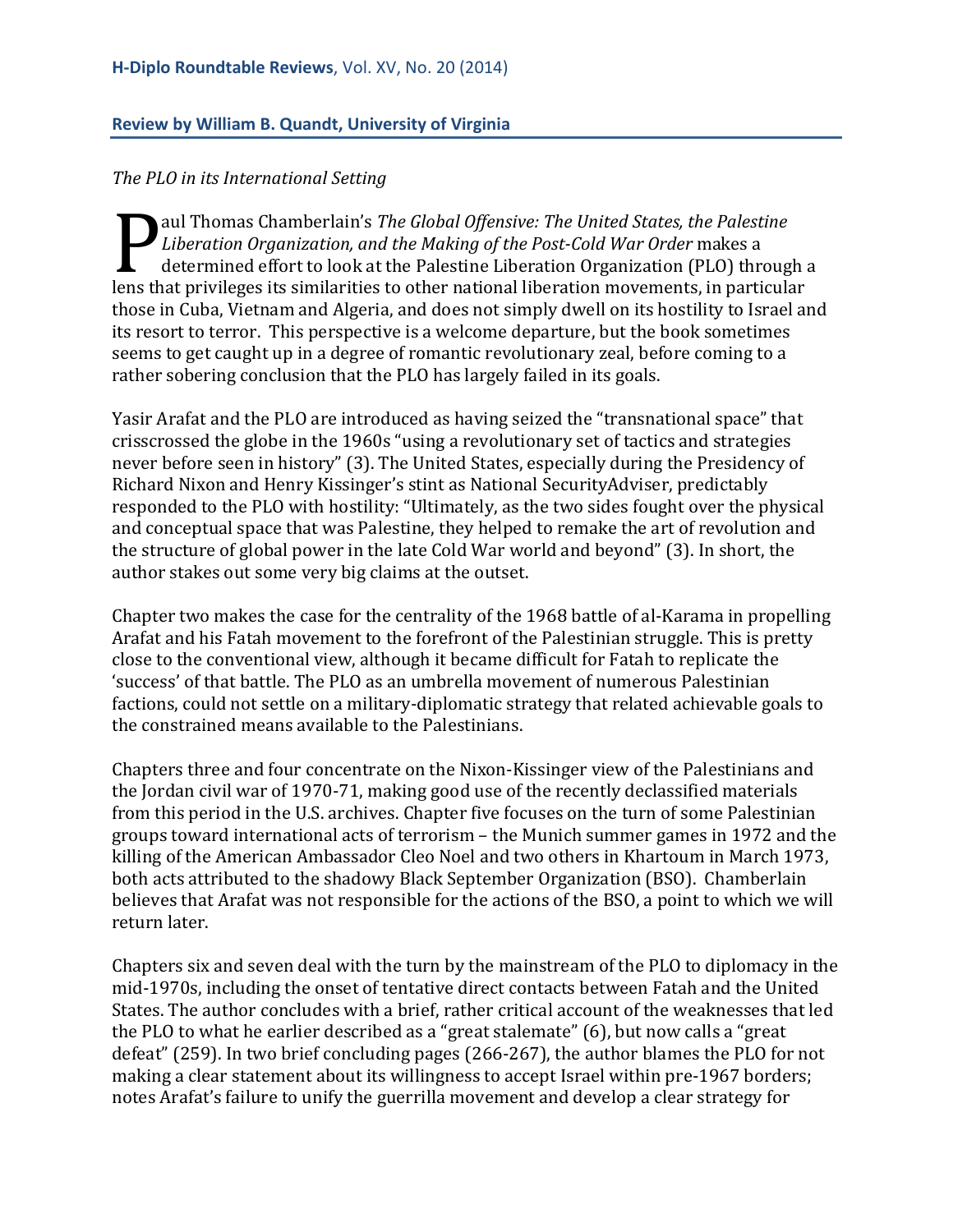armed struggle; and criticizes both Israel and the PLO for seeking military solutions to problems that were primarily diplomatic and political. These are all important observations, but deserved deeper treatment earlier in the text.

Chamberlain has tried to write an international history of the PLO that takes note of the context in which the movement emerged and the widespread contacts that it cultivated as it became an actor on the international scene. This worthy ambition comes at a price. By trying to paint on such a wide canvas, as international historians are bound to do, the author sometimes shortchanges important aspects of the story. Chapter six is intent on developing the idea of that 'the torch' of revolution against the U.S.-led world order was being passed from Vietnam to the PLO, but the argument does not really hold up very well. In part this was due to the divided nature of the PLO itself.

I think that the author should have spent more time on internal developments within the PLO and Arafat's inability to forge a degree of real unity. The other national movements that Chamberlain compares the PLO to – in Cuba, Vietnam, and Algeria, home of the Algerian Front de Libération Nationale (FLN) – were all much more centralized and, as a result, had more coherent policies. An important reason for the fragmentation of the PLO was the dispersal of the Palestinian population and the PLO's heavy dependence on various Arab states for diplomatic support, arms, and financing, each of which had its own objectives. Arafat struggled not to become a captive of any single state, but he was constantly making tactical compromises to win support from one or another of them. Arafat and his inner circle would have been the first to insist on the importance of this issue. The author should have given much more attention to this structural dilemma faced by the Palestinian leadership since it helps to explain the lack of coherent strategy on the part of the PLO at crucial moments.

I am reluctant to support Chamberlain's willingness to believe that Arafat did not have much, if anything, to do with the Blank September Organization (192). Arafat was a master of manipulation and sometimes of illusion. Ali Hassan Salameh, the head of Arafat's intelligence organization, was one of those who set up Black September and planned the Munich attacks. I find it is inconceivable that Arafat knew nothing about what his aide was doing. Chamberlain quotes a few second-hand sources to the effect that Arafat had nothing to do with the killing of Ambassador Noel and his two colleagues in Khartoum, but he makes no mention of contradictory information. Specifically, he does not refer to the book by David Korn on the subject, or the near-contemporary article by David Ottaway in the *Washington Post*, April 5, 1975, which indicates that U.S. sources were privy to information that Arafat personally gave the order for the assassination. $1$ 

Finally, there is a largely untold story of contacts between the United States and the PLO. Chamberlain alludes to the existence of an intelligence link, but views it as unrelated to diplomacy. He briefly notes a meeting between the Deputy Head of the Central Intelligence

<span id="page-16-0"></span><sup>1</sup> David A. Korn, *Assassination in Khartoum* (Bloomington, Ind.: Indiana University Press, 1993}; David B. Ottaway, "Arafat Implicated in Envoy's Death", *Washington Post*, April 5, 1973. i<br>I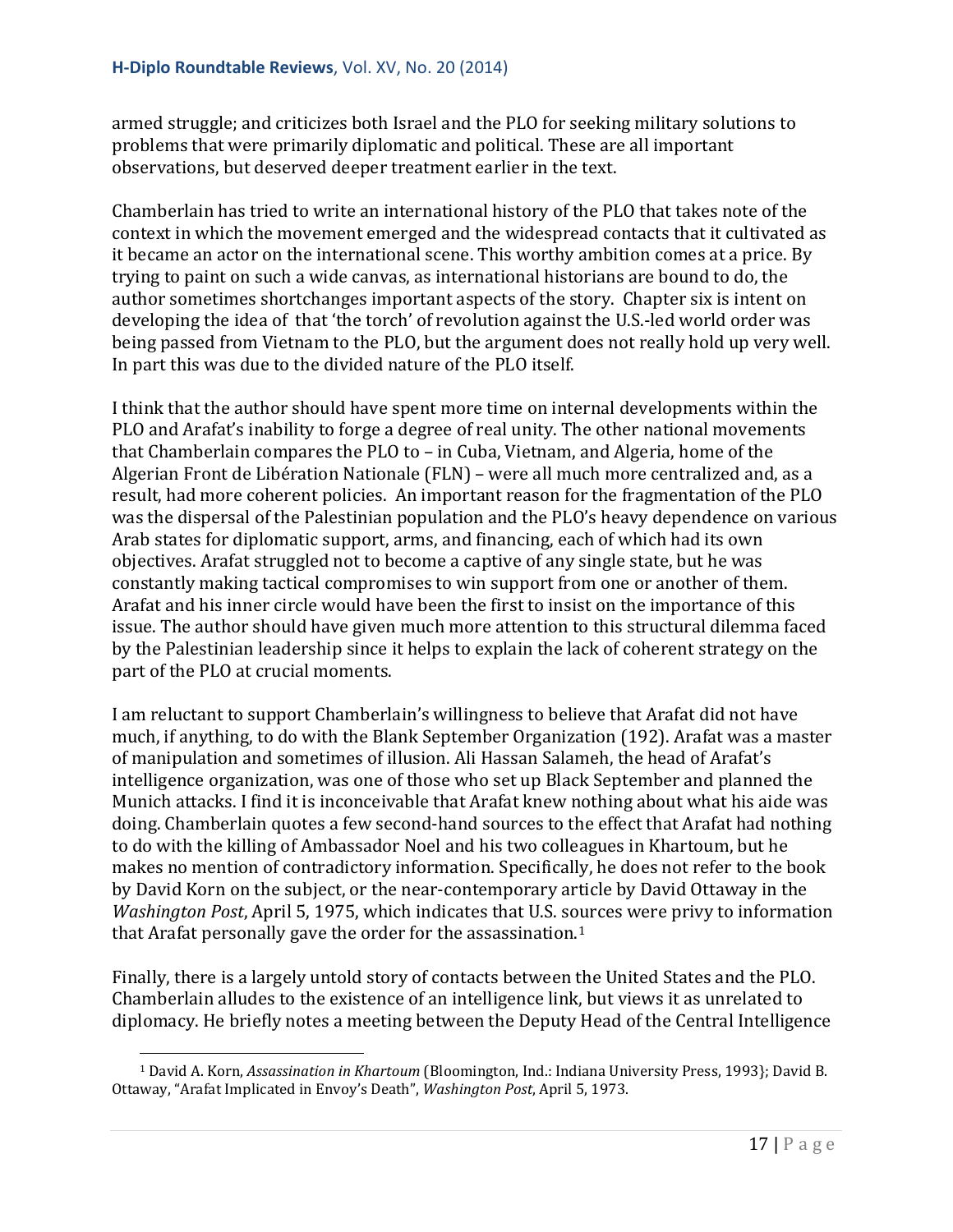## **H-Diplo Roundtable Reviews**, Vol. XV, No. 20 (2014)

Agency (CIA), Vernon Walters, and the Fatah leader Khalid al-Hassan, in Morocco in November 1974, but that is about as far as he goes. He makes no use of the declassified actual record of Walters's meeting with al-Hassan.[2](#page-17-0) In addition to this channel, the CIA had a very important liaison relationship with Arafat's intelligence man, Ali Hassan Salameh, in Beirut during much of the mid- to late-1970s. A very significant flow of intelligence came through that channel, and it was also used to send sensitive diplomatic messages on occasion. Robert Ames, the CIA officer who oversaw this relationship for many years, played a larger than heretofore reported role in U.S. policy. I understand that a book is in the works about him and that may help to fill this gap in the story of the U.S.-PLO relationship. Suffice it to say that it was considerably more complex than is portrayed in Chamberlain's account.

To his credit, Chamberlain does make good use of some Arabic sources. But the PLO has not opened its archives, so much of the publicly available information comes from public statements or news reports. There are still a few – very few – of Arafat's inner circle alive today and they could be interviewed to see if additional information on key episodes could be provided. Unfortunately, Chamberlain did not include any references to interviews for this work. As a result, the quite rich documentation on the American side of the U.S.-PLO relationship is not matched by anything comparable on the Palestinian side. We end up with a somewhat one dimensional view of heroic Palestinians struggling against overwhelming odds to carry forward the 'global offensive' against a world order that was stacked overwhelmingly against them.

<span id="page-17-0"></span><sup>2</sup> *Foreign Relations of the United States, 1969-1976, Volume XXV, Arab-Israeli Crisis and War, 1973*, (Washington D.C: United States Government Printing Office, 2011), 882-886. i<br>I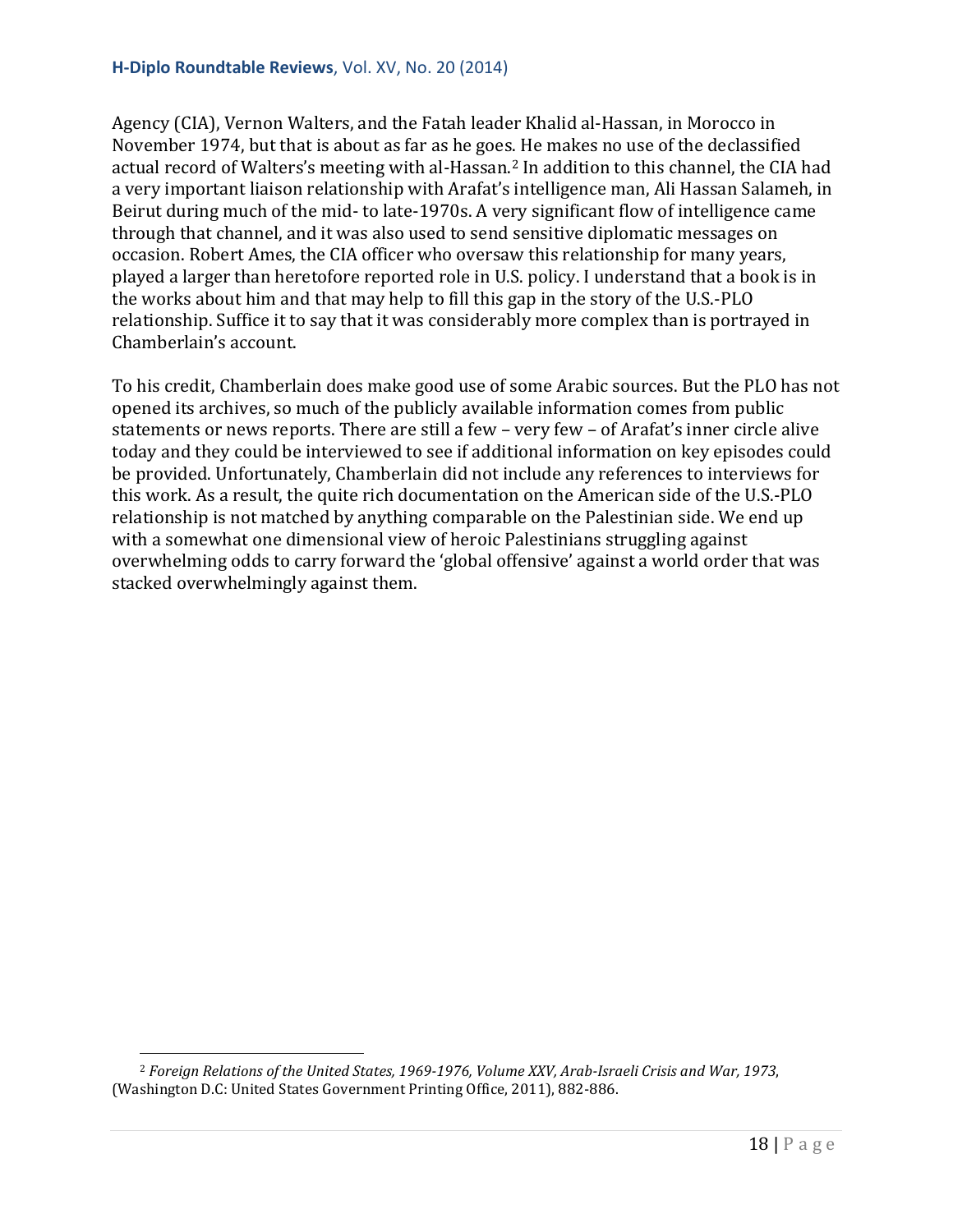#### <span id="page-18-0"></span>**Review by Brad Simpson, University of Connecticut**

#### *The PLO and the Global Circuits of Revolution*

n July 23, 1968 commandos from the Popular Front for the Liberation of Palestine (PFLP) hijacked an Israeli passenger jet bound for Tel Aviv, diverting it to Algiers. This simple but revolutionary act was packed with meaning: for the Algerian (PFLP) hijacked an Israeli passenger jet bound for Tel Aviv, diverting it to Algiers.<br>This simple but revolutionary act was packed with meaning: for the Algerian<br>government, which was forced to take a position on the legit deciding whether or not to accept the plane; for the Palestine Liberation Organization (PLO), PFLP's main rival in the Palestinian national struggle, whose tactics were radicalized in turn; and for the Israeli and U.S. governments, forced to respond to a stateless movement operating across borders and seeking control of no territory. Perhaps most significantly, as Paul Chamberlin suggests in this revealing and important book, the PFLP blazed a trail "quite literally in the space between nations" (72), helping to force global debates on the meaning of terrorism and the legitimacy of armed struggle which are still with us.

Chamberlin's most innovative move is simply to insist that we view the PLO as part of a larger landscape of third-world revolutionaries and the global radical left, of which it viewed itself a part, and not merely as a subset of the Arab-Israeli struggle or the history of Arab nationalism and decolonization (18-28). Palestinian activists, he shows, were selfconsciously cosmopolitan. They identified with revolutionary movements of varying ideological stripes around the world, studied and adopted the tactics of guerrillas from China, Vietnam, Algeria, Cuba, and elsewhere, and mobilized state and non-state supporters in international forums and the global media. They were, in short, rebelling "against the imagined geography of the Cold War order," and, one might add, the imagination of many historians who write about it (21).

This was a strategy born of necessity as well as vision. Both Yasir Arafat and George Hasbah were children of the golden age of Arab Nationalism. Born in the 1920s, they participated in the war of 1948 and were attracted to Nasser's vision of Pan-Arabism in the 1950s. But by the time Arab states founded the PLO in 1964, hoping to keep the Palestinian nationalist movement under control, both Arafat and Hasbah had embraced more radical visions, a move seemingly vindicated by the Arab states' crushing defeat in the 1967 War (and which led Hasbah shortly after to found PFLP).

For Palestinian radicals of the late 1960s, alternative sources of both aid and inspiration abounded, both near (Algiers) and far (Havana, Hanoi and Beijing). The Fedayeen's emergence in 1968 as a potent symbol of armed resistance to Israel, operating from Jordan and aided by China (50), suggests that they had already begun to globalize their conception of national liberation. U.S. officials, Chamberlin makes clear, had trouble even conceptualizing what the PLO sought to do, and initially insisted on analyzing Fatah and the PFLP solely through the lens of terrorism (47-49). The emergence of the PLO and PFLP as globally significant actors coincided both with a proliferation of transnational circuits for building and spreading ties of solidarity, and with a series of perceived crises in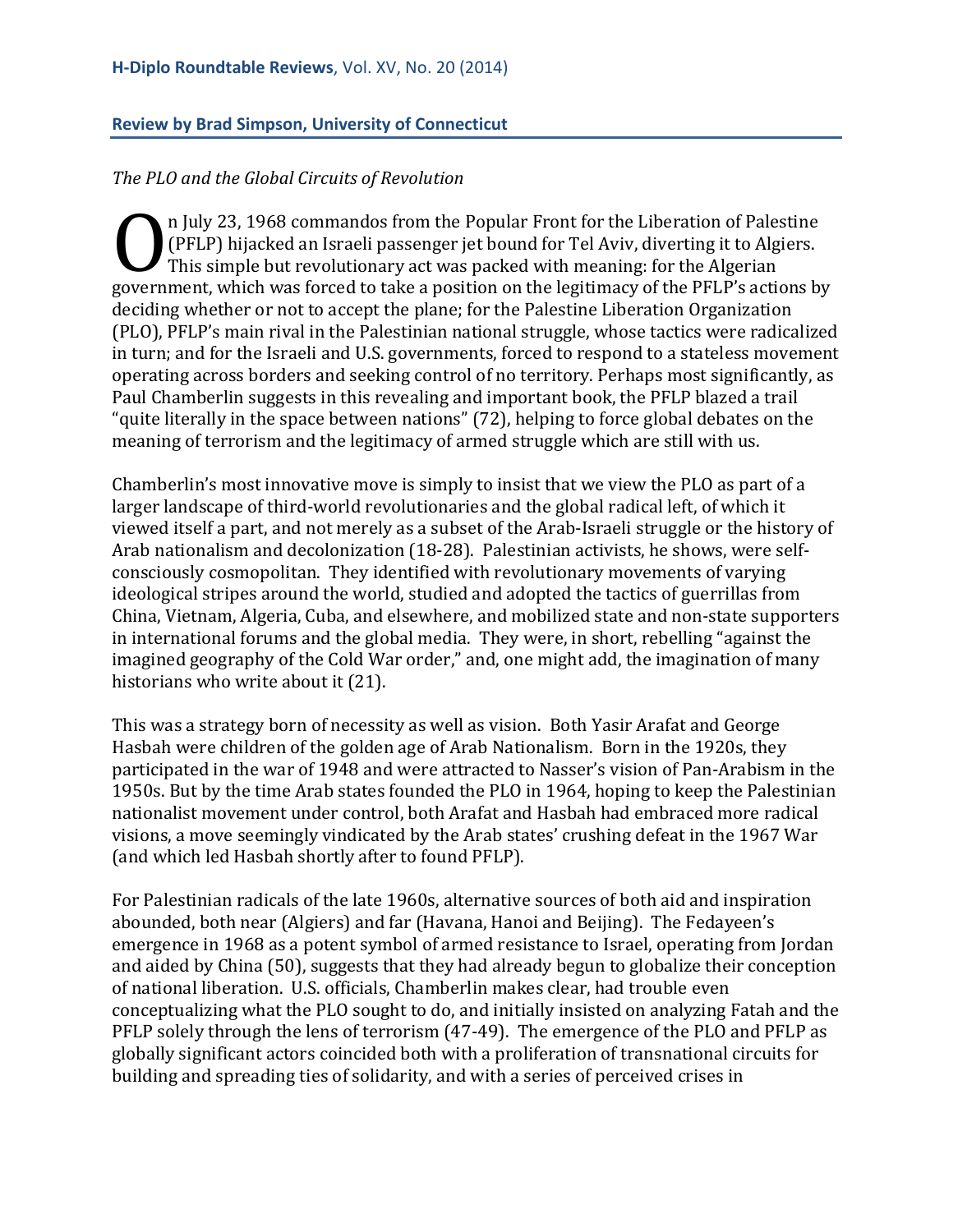international politics which suggested the limited ability of either superpower to control the direction of revolutionary movements in the decolonizing world.

'Fellow' Arab governments were ambivalent about the PLO. They were indispensable to the success of the Palestinian national struggle and offered the PLO material and ideological support, viewing it, as one Egyptian official put it, as the "irresponsible arm" of established Arab states. But these same states, particularly Egypt, Lebanon and Jordan, also viewed the PLO and PFLP as a burden and threat. Fedayeen operations called forth disproportionate Israeli retaliation against their perceived hosts and highlighted their conservatism and military impotence in the face of Palestinian boldness (196-198).

Like Nasser, U.S. officials such as Secretary of State William Rogers thought they could effectively negotiate over the heads of Palestinian activists, or simply ignore them entirely and deal directly with the states presumed to be the true arbiters of Palestinian futures (107-110). Yet growing international recognition of the PLO as the legitimate embodiment of Palestinian nationalism made it and the PFLP forces to be reckoned with. Their rejection of the Roger's Plan in 1970 and resort to ever more daring symbolic actions led directly to civil war in Jordan in September. Though the Jordanian government's brutal response "represented a humanitarian and military disaster for the PLO, it functioned as something of a political victory in the international community," much as the *Front de Libération Nationale's* (FLN) military defeats in Algeria and the National Liberation Front's (NLF) failures in the 1968 Tet offensive (129).

Nowhere was this disruptive potential more evident than in the PLO's 'external operations.' Plane hijackings, attacks on Israel civilian and military targets in other countries, and the participation in these of foreign fighters from a wide range of countries, each posed novel questions about how to assess responsibility for acts of transnational terrorism, who, if anyone to punish, and how international law could effectively respond to them (100-107). Chamberlin provides the best discussion yet in print of how the emergence of 'transnational terrorism' as a geopolitical problem posed challenges not easily reducible to Cold War concerns. As he notes, attacks on civil aviation by Fedayeen fighters demanded a global response, yet the U.S. decision to frame the issue almost wholly on Israeli terms, while endorsing Tel Aviv's policy of punitive attacks on states supporting the PLO (and assassinations of PLO activists in third countries) rendered the task of achieving international consensus on the matter almost impossible.

A succession of disputes at the United Nations provoked in part by these operations reveals a terrain of debate over the meaning of terrorism that is almost wholly alien to Western sensibilities. The practical question was whether the United Nations could or would acknowledge that peoples living under colonial domination had the right to use any means at their disposal - including armed struggle or acts designated as terrorism - to achieve it. The UN Decolonization Committee (Committee of 24), increasingly dominated, in Western eyes, by newly-independent Asian and African states and the Soviet Union, suggested that the answer was yes. The Committee passed similar resolutions urging UN member states to extend recognition to Amilcar Cabral's African Party for the Independence of Guinea-Bissau and Cape Verde (PAIGC), the Southwest Africa People's Organization (SWAPO), the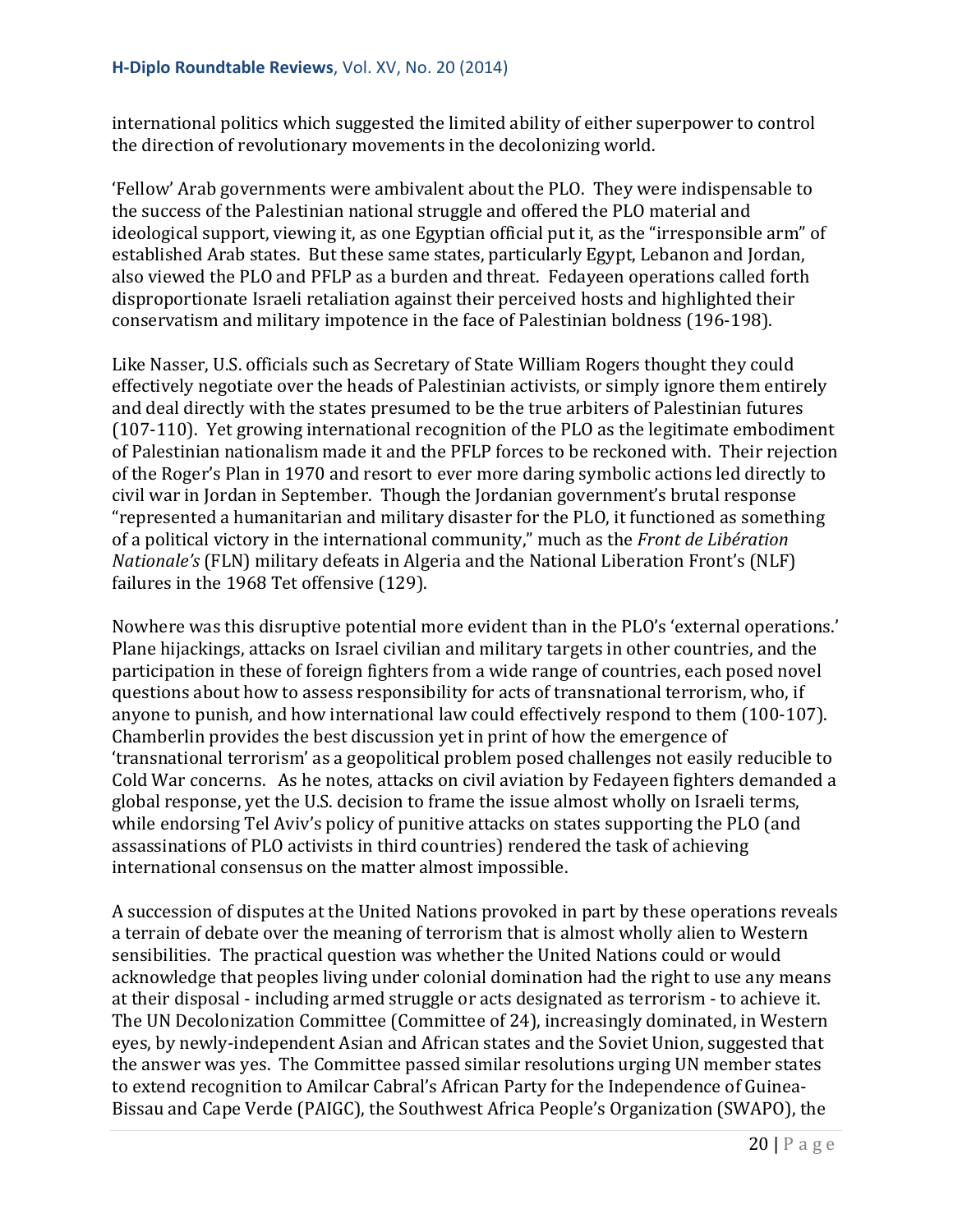Palestinian Liberation Organization (PLO), the African National Congress (ANC) in South Africa, and other armed liberation movements.

Disputes over the right of liberation movements to employ armed struggle to achieve selfdetermination surfaced repeatedly within the Human Rights Commission and even the UN Committee on Terrorism. Discussion of a 1973 resolution which would have marked one of the first definitive UN statements on terrorism stalled over an inability to bridge the gap "on the relationship between action on international terrorism and [the] struggle for selfdetermination." Most Afro-Asian and socialist members insisted that "violations by states of human rights and fundamental freedoms" lay at the root of terrorism (178-183).

The PLO's expulsion from Jordan in 1970 and its subsequent establishment of sanctuaries in Lebanon, Chamberlin argues, marked a turning point in the "globalization of the Palestinian armed struggle" (149). For the next few years, radical factions of the Fedayeen such as the Black September movement turned increasingly to 'external operations' including airline hijackings, attacks on civilians in airports in Israel and Europe, the assassination of Jordanian Prime Minister Wasfi al-Tal in Cairo in November 1971, and the infamous murder of Israeli athletes at the summer Olympics in Munich the following year. The participation of Maoist Japanese Red Army faction members, among others, in some of these attacks illustrated both the global appeal of PLO and PFLP terrorist operations and the ties binding Palestinian militants to tactical and ideological brethren around the world (154).

The increasing reliance on external operations widened a split within the PLO itself, with moderates (led by Arafat) seeking to distance themselves from groups like Black September, whose actions hurt the organization's efforts to gain diplomatic recognition as the sole legitimate representative of Palestinian nationalism. Because it controlled no territory, the PLO relied on the force of global public opinion much more than previous armed struggle movements, which, according to Chamberlin, often pulled it in opposite directions. Moderate Palestinian leaders sought to signal to the U.S. and other powerful Western governments that the PLO could engage in responsible diplomacy. At the United Nations, however, many socialist and Nonaligned Movement members viewed Fedayeen tactics as a legitimate response to Israeli occupation of Palestinian lands. This hostile climate prompted both U.S. and Israeli officials to abandon the world body as a constructive venue for building a political consensus against terrorism, and to turn to 'counter-terrorism' as a more effective strategy, a shift with important long-term implications for both Israeli and U.S. foreign policy (206-217).

The political and military fallout from the Black September operations and the 1973 Yom Kippur war, prompted Arafat, with uneven success, to seek greater control over Palestinian radicals. The PLO leadership also began to display a growing moderation, abandoning calls for Israel's destruction, shifting its focus to a diplomatic track and demanding statehood as a framework for realization of Palestinian goals of self-determination. Chamberlin argues, however, that just as Palestinian leaders sought to shift their global offensive into a diplomatic phase, U.S. and Israeli leaders "moved to lock the Palestinians out of the formal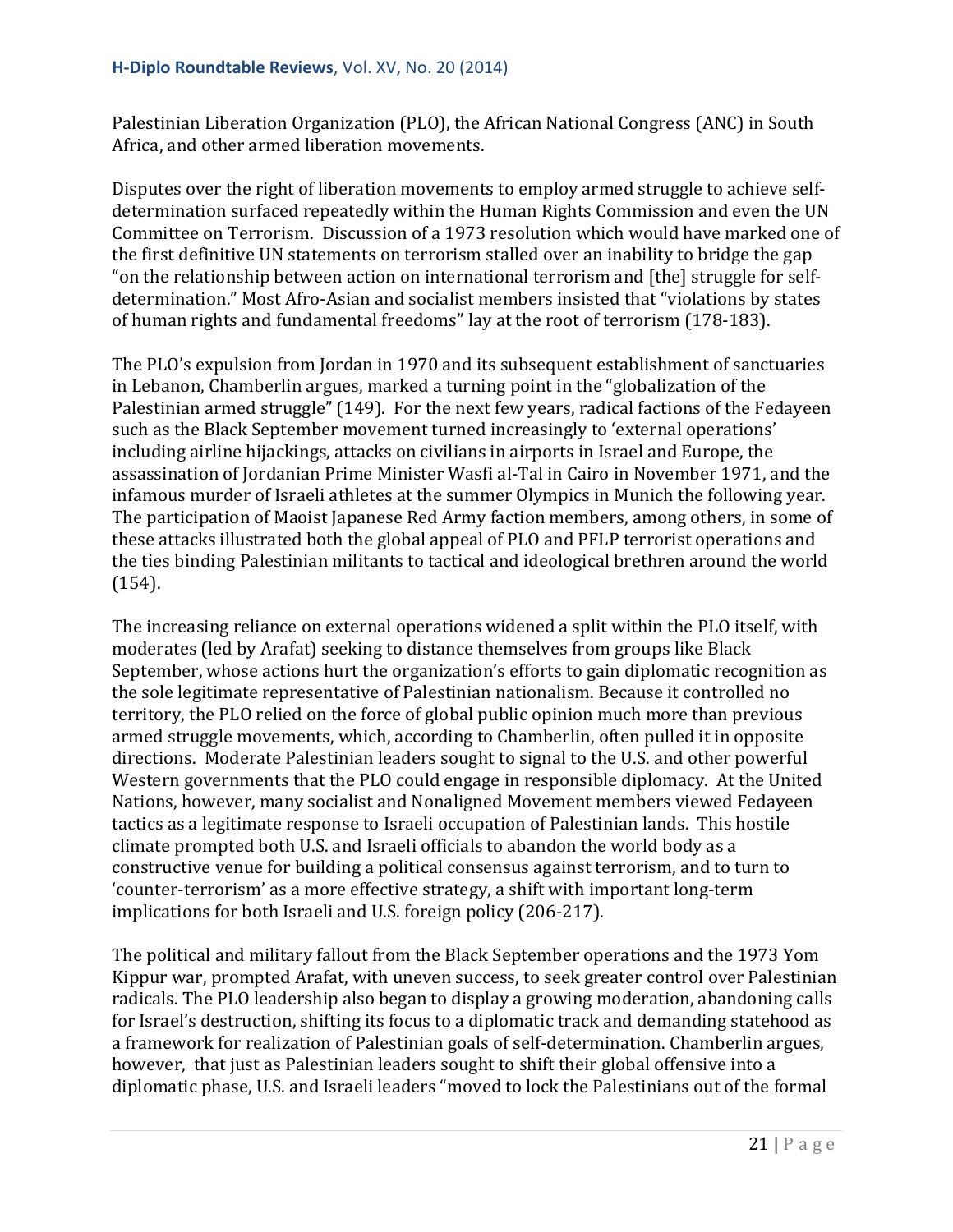peace process," insisting on negotiations through Jordan and Egypt alone, and "insuring that violence would continue" (228-230, 246).

Chamberlin's discussion of President Richard Nixon and National Security Advisor Henry Kissinger's Middle East diplomacy treads over well-traveled terrain. But he deftly reveals the limitations of their geopolitical worldview for grappling with the non-state diplomacy of the PLO, and with the range of transnational forces re-shaping international politics more generally. Like their Israeli counterparts, Nixon and Kissinger regarded the Fedayeen "as a military and intelligence problem, rather than as foreign policy issue (93)." Like Israeli Prime Minister Golda Meir, they largely failed to recognize that their very statelessness rendered the increasingly diasporic Palestinian community a genuinely transnational phenomenon (91-93, 218-250), one which required addressing the political conditions which fed its global support.

"The Palestinians and PLO simply did not fit into Kissinger's framework," he concludes, "and its victories, symbolic though they might be, served only to complicate the process whereby disillusionment would bring the Arab states into alignment with Washington" (227, 240-244). The resulting stalemate, brought about – at least in 1975 – largely by U.S. and Israeli intransigence, may have doomed the prospects for a Palestinian state at the very moment when a variety of forces where driving it to genuine compromise. Ironically, the PLO's transnational character, which enabled it to survive Israeli military reprisals, build diverse international support, and operate almost anywhere in the world, posed real barriers to Palestinian unity and conceptual challenges to the U.S. and other governments that were accustomed to dealing with established states and wary of the PLO's potential for disrupting regional stability.

I'll leave it to others to weigh in on Chamberlin's contribution to the historiography of Palestinian nationalism and the Arab-Israeli struggle, debates in which I am neither participant nor partisan. Rather, I would like to offer a few thoughts on what *The Global Offensive* has to say for international historians. These days, everybody's struggle seems to portend the post-Cold War world – Algerian revolutionaries, ANC fighters, human rights activists and Palestinian radicals.<sup>[1](#page-21-0)</sup> Chamberlin is not making a radically new argument here, merely illustrating the obvious point that many phenomena of contemporary international politics emerged during, but were not wholly of the Cold War, and long outlasted it. Like Matthew Connelly and Ryan Irwin, he vividly illustrates the inadequacy of a Cold-War, and even a strictly regional, framework for apprehending key dynamics of decolonization, given the global circuits along which solidarity, economic and military assistance to the Palestinians traveled. He also demonstrates that integrative 'globalizing' processes and technologies, such as international air travel, banking, and satellite communications, simultaneously produced cracks and fissures ripe for exploitation by non-

<span id="page-21-0"></span><sup>1</sup> Matthew Connelly, *A Diplomatic Revolution: Algeria's Fight for Independence and the Origins of the Post-Cold War Era* (New York: Oxford, 2003); Ryan M. Irwin, *Gordian Knot: Apartheid and the Unmaking of the Liberal World Order* (New York: Oxford, 2012); Samuel Moyn, *The Last Utopia: Human Rights in History* (Harvard University Press, 2010). i<br>I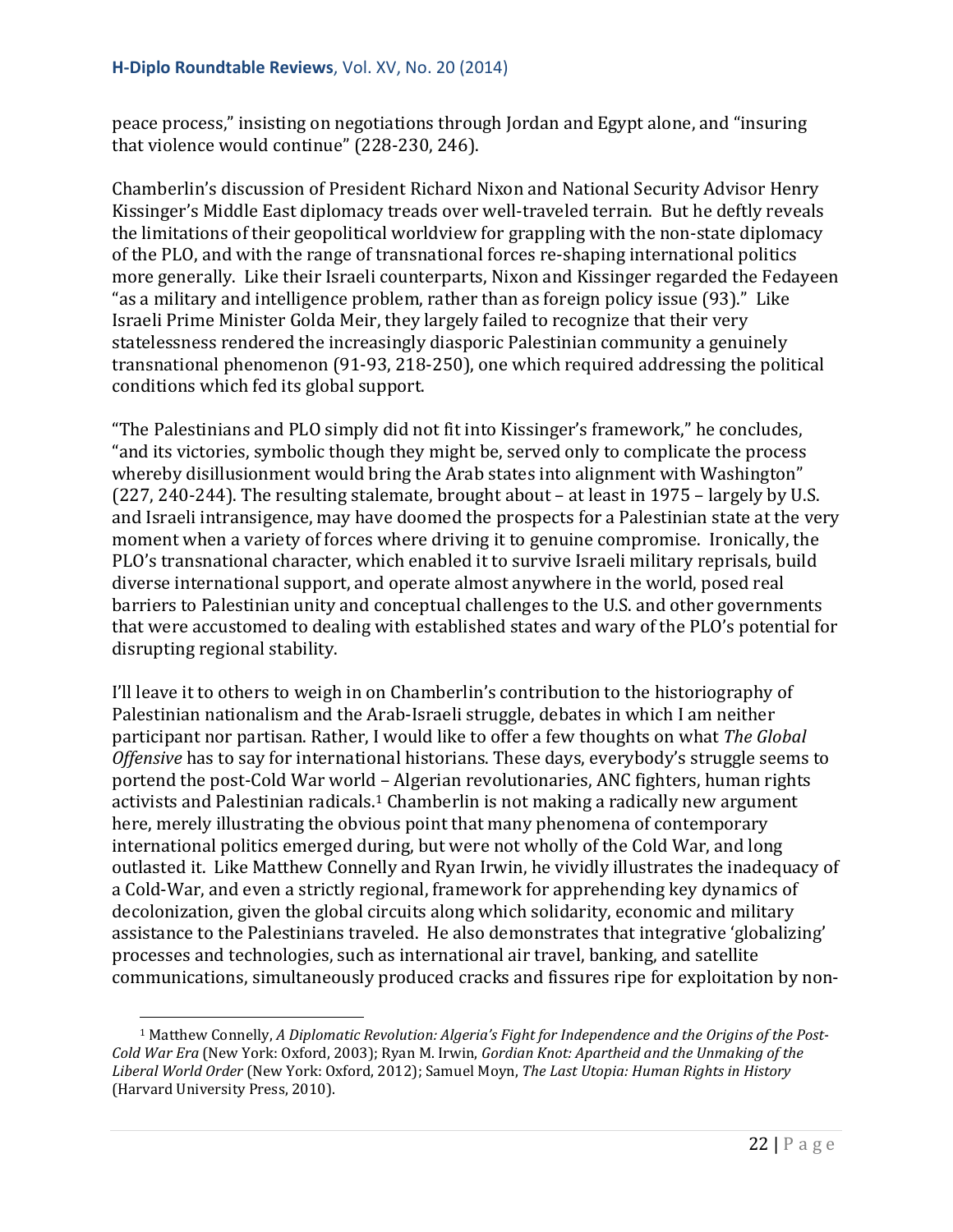state actors. Transnational violence of the sort symbolized by the PLO and PFLP highlighted the inadequacy of a state-centered framework of international law for adjudicating 'terrorist' acts carried out by a stateless movement, assisted by other radical movements, and (at least initially) seeking control of no territory. The U.S. and Israeli response – refusal to acknowledge the PLO, insistence on working through Arab States, and resort to a strategy of retaliatory counter-terrorism, similarly exploited this liminal space in the fabric of international law and the framework of interstate relations.

Doing this sort of history presents methodological challenges. Guerrilla movements, with few exceptions, leave no archives, and force the historian to recover their voice and agency from more traditional sources. [2](#page-22-0) Chamberlin expertly plumbs the holdings of the Library of the Institute for Palestine Studies in Beirut, published collections of Palestinian documents, and a wide range of PLO and Fatah newspapers, but much of the book relies heavily on U.S. and British archives. We hear comparatively little from other Arab governments, especially Egypt, Jordan and Lebanon, though judicious use of other French and Arabic-language newspapers could have given a much better sense of the ways in which the Palestinian national struggle inflected public and official discourse in Arab countries. We also see relatively little of the debate at the United Nations, though some of the relevant UN archives in New York are open and easily accessed.

These are minor quibbles, however, for one of the most important books on decolonization and international relations in recent years. Paul Chamberlin has given us a new way of seeing a seemingly familiar story, and a salutary model of international history.

<span id="page-22-0"></span><sup>2</sup> For an important exception, see the forthcoming PhD dissertation by Andrea Onate-Madrazo, *Insurgent Diplomacy: El Salvador's Revolution and the End of the Cold War, 1976-1992* (Princeton), which relies on thousands of pages of documents of the hitherto unknown archives of one of the main FMLN factions. I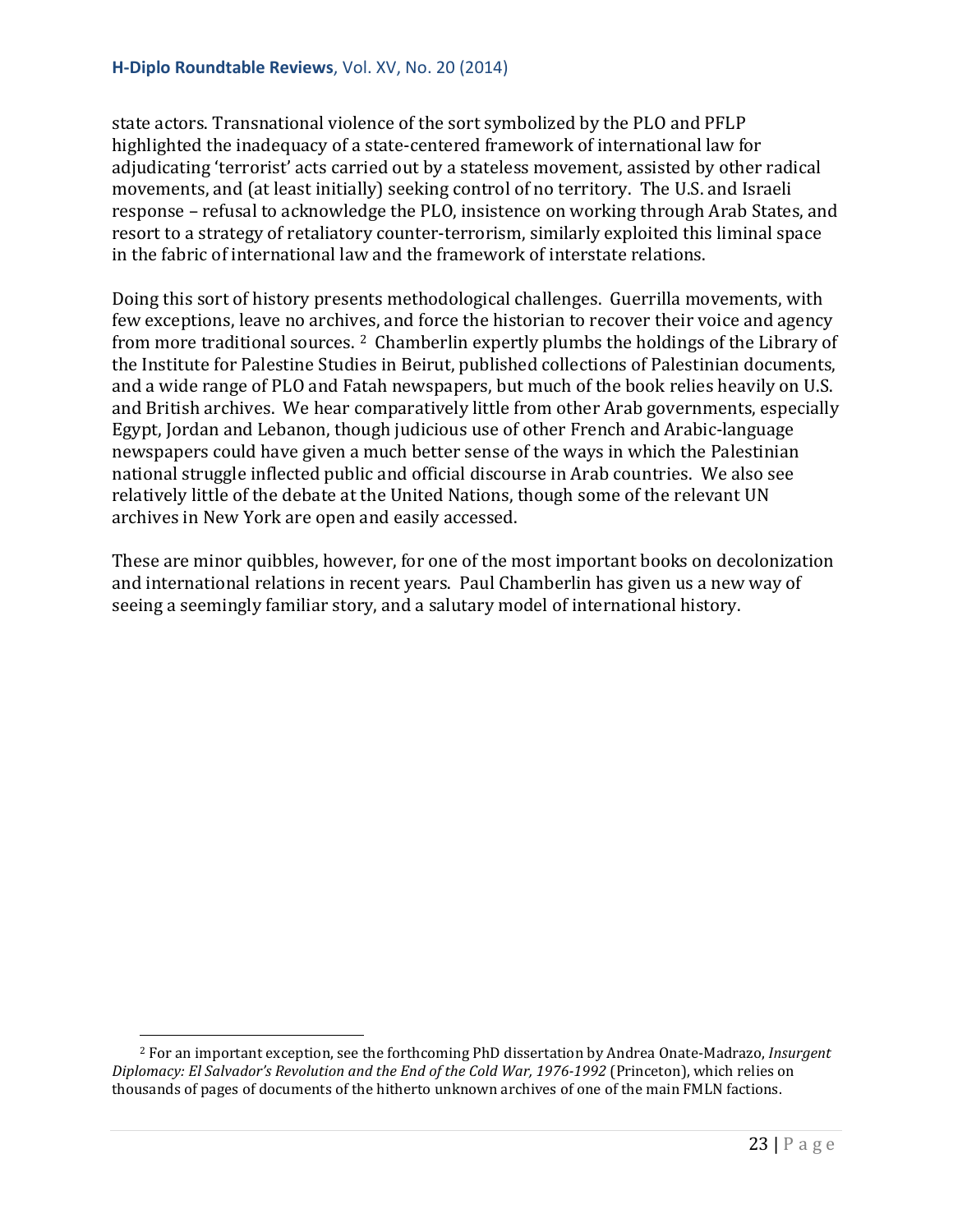#### <span id="page-23-0"></span>**Author's Response by Paul Chamberlin, University of Kentucky**

would like begin by thanking the tireless editors of H-Diplo for devoting this roundtable to my book. I consider it quite an honor to be put through the ringer by four such fine scholars as Jeffrey Byrne, Craig Daigle, William Quandt, and Brad Simpson. From the begin by thanking the theress editors of in-biplo for devoting this<br>roundtable to my book. I consider it quite an honor to be put through the ring<br>such fine scholars as Jeffrey Byrne, Craig Daigle, William Quandt, Organization (PLO) would please all readers – indeed it seems, not surprisingly, to have ruffled some feathers outside of academia – I am deeply flattered by these four reviews.

*The Global Offensive* represents an effort to explain the history of the clash between the PLO and the United States in its international setting. It is an attempt to map the transnational dimensions of the Palestinian revolution by locating the PLO's story on the global landscape of Third World national liberation struggles and highlighting its strikingly cosmopolitan dimensions. At the same time, it seeks to trace out the largely untold story of the U.S. government's attempts to crush this militant new strain of Palestinian nationalism by working with its allies in the region – Israel, Jordan, and Lebanon – to mount a counterinsurgency against the PLO. Lastly, it demonstrates the enduring impact of this conflict on the international order. In this way, it was my hope that the book would contribute to a number of overlapping fields: international history, U.S. foreign policy, and Middle East studies. The four reviews, while not universally laudatory, encourage me to believe that I have done so.

I am gratified to see from this roundtable that my book has found its most sympathetic audience among my fellow international historians. My primary goals, as Jeffrey Byrne notes, were to use the PLO's story "as a window into" the larger phenomenon of Third World national liberation movements in the post-1945 era and to place the Palestinian story alongside that of the Chinese, Algerians, Vietnamese, and Cubans. I have for some time been dismayed at the tendency of those both inside and outside of academia to treat the history of the Middle East and its peoples as somehow separate from the rest of the world. Nowhere is this more pronounced than in discussions of the Arab-Israeli dispute – particularly those that treat it as an 'age-old' clash between religions, etc. Most readers will know that the conflict is in fact a contemporary one rooted in the challenges of nationalism and decolonization.

In this vein, it was my hope with *The Global Offensive* to cast the rise of the PLO not simply as a subchapter in the Arab-Israeli conflict but rather as part of a global wave of national liberation movements that swept through the postcolonial world in the decades following 1945. The Palestinian guerrillas were part of a revolutionary lineage that ran from Mao Zedong, through Ho Chi Minh, Fidel Castro, and the Algerian FLN. As contemporary observers put it, Yasir Arafat was the 'Arab Ché Guevara.' More than this, as Byrne observes, I argue that the PLO appeared at a critical juncture in which this Third Worldist movement began to split apart. The PLO and the tactics it introduced thus represented a sort of bridge between the secular national liberation movements of the 1950s and 1960s and contemporary resistance movements like Hezbollah, Hamas, and Islamic Jihad. My goal is not to lump secular groups like the Vietnamese National Liberation Front (NLF) or the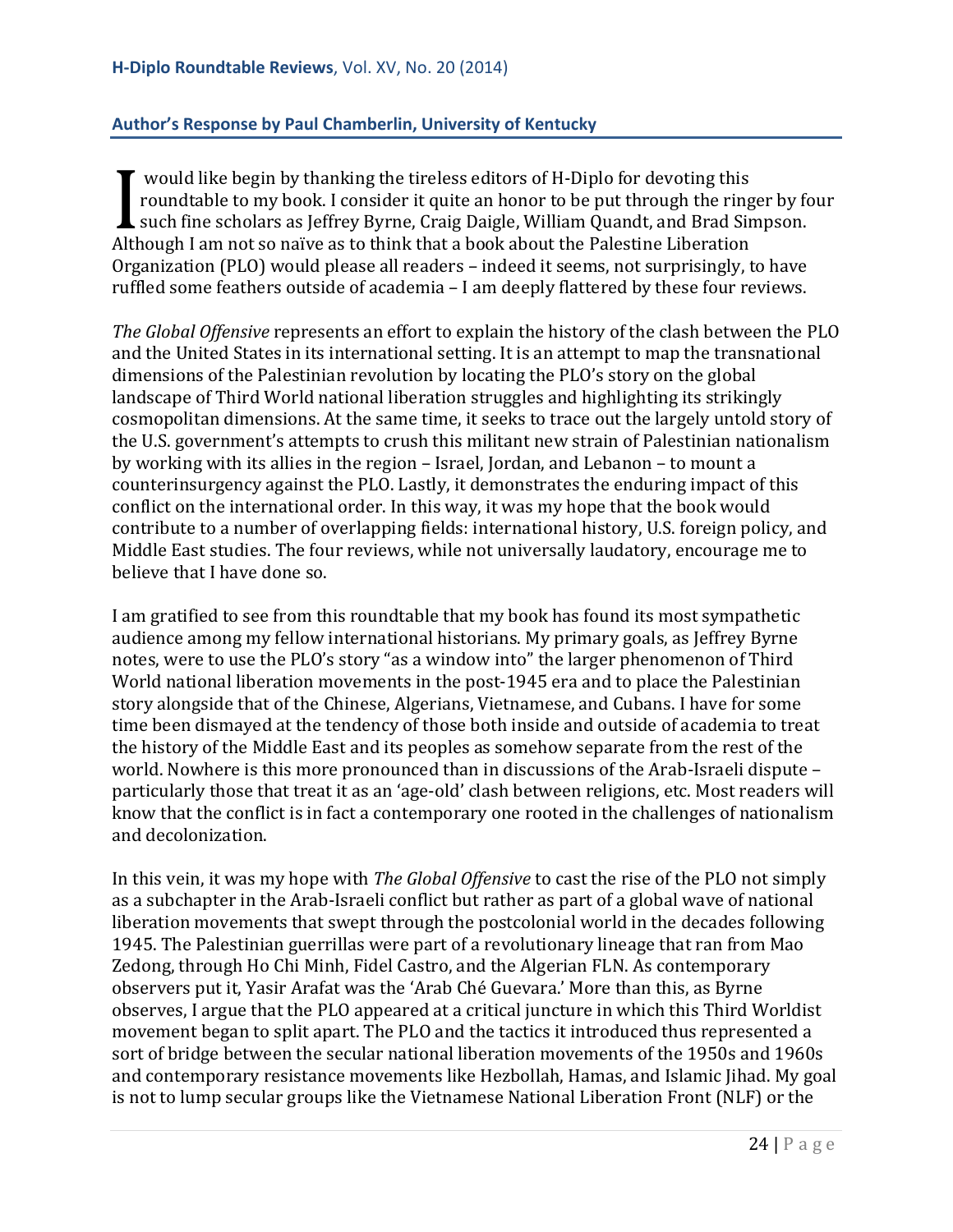PLO together with Islamist groups like Hamas – they are drastically different –, but they are part of a larger revolutionary line. Byrne also picks up on a second major theme of my work, which makes the case for understanding the Nixon Doctrine's regional-policeman approach as a new strategy for fighting revolutionary nationalism in the developing world. The disaster in Vietnam may have discouraged Washington from staging full-scale military interventions in the Cold War periphery, but the Third World remained an important battleground. President Richard Nixon's approach allowed the United States to continue its war against groups such as the PLO, holding the line on battlefields around the Global South, without sacrificing large numbers of American lives.

Byrne – whose work focuses on the Algerian *Front de Libération Nationale* (FLN) – makes three excellent points on postcolonial revolution that I would like to address. The first concerns the failure of the Palestinian leadership to create a united front. This is an issue that I address at length in the book as one of the central flaws of the post-1967 Palestinian armed struggle. Indeed, I think it is possible to attribute many, if not most, of the PLO's greatest failures to Arafat's decision not to consolidate his control over the movement. Byrne's second point focuses on the PLO's decision to agree to the peace process before it had achieved its major goals. On this point I would refer to the PLO's second cardinal failure – its inability either to devise the means to achieve its goals or to adjust its goals to fit its means. As I explain in my book, "The PLO's guerilla tactics—both conventional and external—were never sufficient to match the strategic goals of the movement" (266). There was never any way that the PLO could achieve its objective of creating a state in all of Palestine using the resources at its disposal. Its best bet, I argue, was to press for the creation of a Palestinian state in the West Bank and Gaza Strip at the negotiating table. However, for a number of reasons – including its failure to create a united front – the PLO did not issue an explicit statement of this position and Palestinian leaders did not make such a state the focus of PLO strategy. This would have amounted to adjusting its goals to fit its means.

The other option, which Byrne alludes to, was for the PLO to adjust its means. In practice, this would have meant escalating its armed struggle from a campaign of sporadic guerrilla attacks and dramatic international operations to a full-scale war of liberation on the Algerian or Vietnamese model. The effect would have been exceptionally bloody, sending the death toll from the hundreds into the hundreds of thousands. Most of those killed would of course have been Palestinians. Whether such a horrific conflict would have convinced the leaders of Israel to liquidate their control of the area is, I think, doubtful. This leads to Byrne's third point, where he disagrees with my statement that the PLO's conflict was not "not an immediate consequence of imperial collapse" and thus "retained a certain moral ambiguity." Unlike the FLN or the Viet Minh, the PLO was not fighting against a European empire. Israel saw itself as a postcolonial state and the product of a national liberation struggle. This made the prospect of a PLO victory all the more implausible and the conflict between Israelis and Palestinians all the more ambiguous – to which postcolonial nation did the world owe its sympathies? This is not to cast doubt on the innate validity of Palestinian nationalism, but rather to shine a light on the virtually unmatched determination of Israeli citizens to hold onto their state.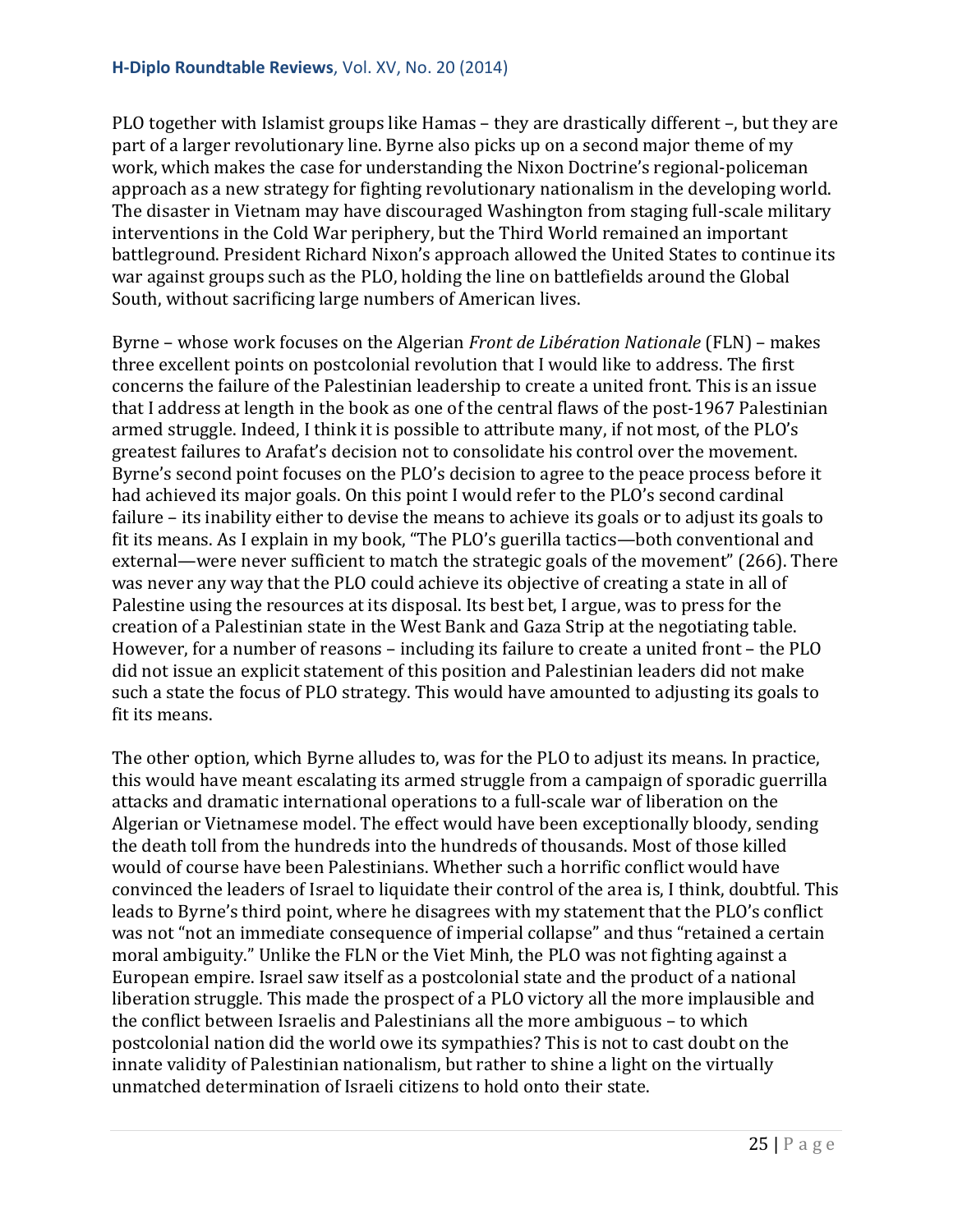Like Byrne, Brad Simpson appreciates my book for what I intended it to be: a contribution to the international history of the post-1945 period that situates the PLO in an international context. Simpson is most interested in my discussion of transnational dimensions of the Palestinian struggle. Prevented from operating as a guerrilla force inside the Occupied Territories, Palestinian cadres infiltrated the transnational spaces provided by expanding networks of transportation and communication in the 1960s and 1970s. Palestinian fighters gained notoriety for their attacks on commercial airlines, transportation infrastructure, diplomatic missions, and, perhaps most infamously, the 1972 killing of Israeli Olympic athletes in Munich. While status quo powers such as the United States and Israel denounced such attacks as acts of terrorism, the PLO's supporters around the postcolonial world saw such operations as the desperate acts of a people struggling for national liberation.

This terrorism-versus-national liberation debate showcased the increasing divide between the U.S. government and many postcolonial states, particularly when the Palestinian question came up at the United Nations. As Simpson notes,

the emergence of 'transnational terrorism' as a geopolitical problem posed challenges not easily reducible to Cold War concerns … attacks on civil aviation by Fedayeen fighters demanded a global response, yet the U.S. decision to frame the issue almost wholly on Israeli terms, while endorsing Tel Aviv's policy of punitive attacks on states supporting the PLO (and assassinations of PLO activists in third countries) rendered the task of achieving international consensus on the matter almost impossible.

U.S. and Israeli efforts to treat the PLO and the Palestinian nationalism that it represented as a security threat, rather than a political and diplomatic challenge that must ultimately be accommodated, only served to exacerbate the violence.

Thus, by the end of 1974, the PLO had succeeded in staking its claims to be the legitimate voice of the Palestinian people in world affairs and ensuring that it would remain a fixture on the regional and international stages. As Simpson observes, however, the PLO's success remained incomplete. Arafat and his comrades would not succeed in establishing a state and would, in subsequent years, be drawn into the carnage of the Lebanese Civil War and, later still, an ongoing conflict with Hamas. Lastly, in answer to his suggestions that I might have devoted more space to UN documents and Arab state newspapers, I would first point to the sizeable number of UN materials that do appear in my endnotes and second, explain that these Arab newspapers articles – and I have looked at a great many of them in the course of my research – are not nearly so enlightening, in regard to the PLO, as one might hope.

I am quite flattered by Craig Daigle's praise for my book as "a true work of transnational history" and "a demonstration of international history at its best." If he is correct in this assessment, then I have achieved much of what I set out the do by rendering the PLO's story in its wider, global context. In light of his enthusiasm for my central arguments, I was surprised by his decision to devote the majority of his review to arguing with some of the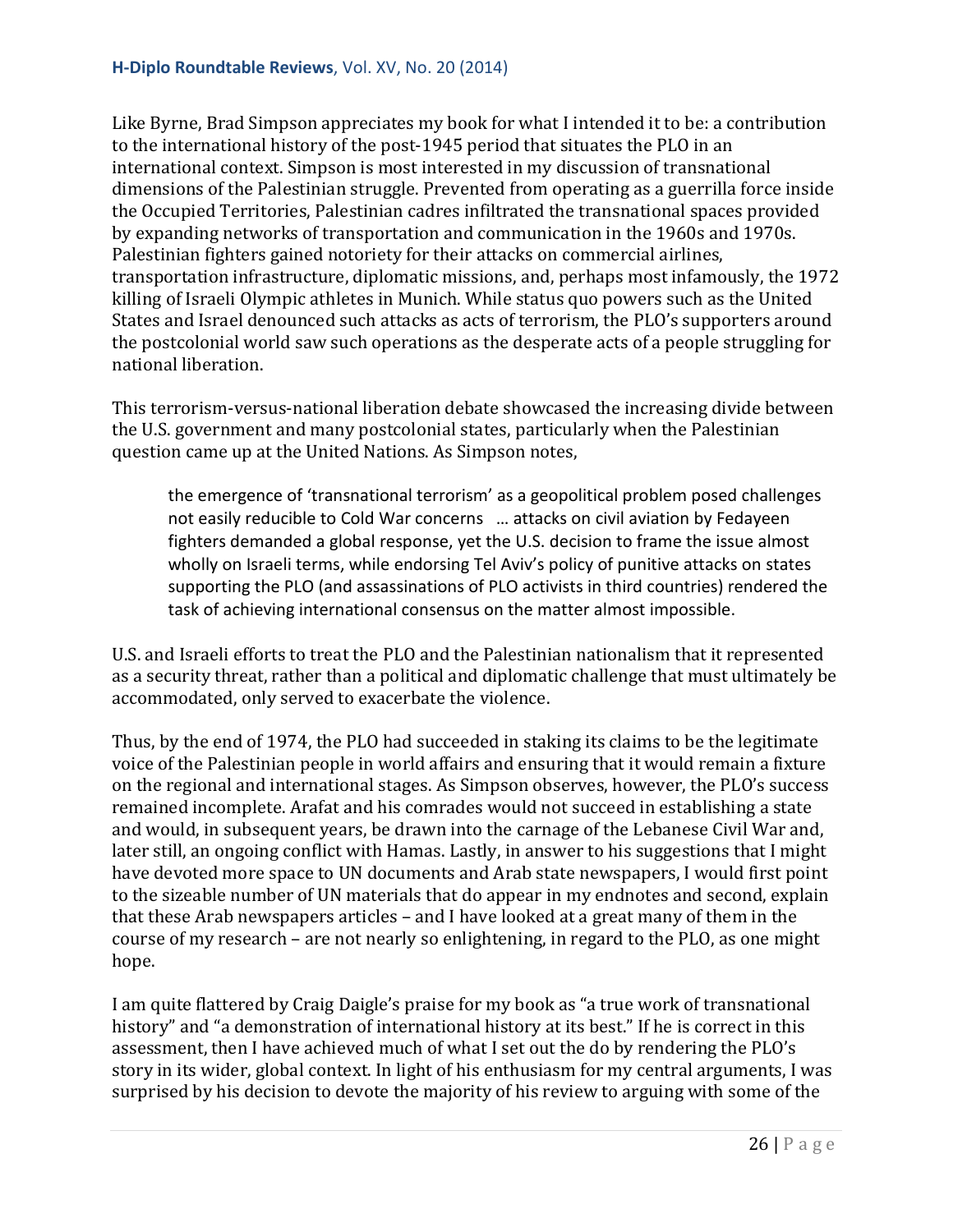less central points of my book. But in the spirit of collegial scholarly debate, I will offer a defense of my positions.

I believe that many of Daigle's disagreements with my interpretation can be traced back to the relative importance that we place on the influence of the United States in the Middle East. Daigle's review suggests that his principal metric for assessing the regional impact of a group such as the PLO is Washington's reaction to that group's policies. In other words, if the PLO failed to effect change in U.S. policy, the PLO must not have been terribly influential. This essentially Americentric approach makes a great deal of sense if our main priority is to understand U.S. foreign policy; it makes less sense, however, if our focus is on understanding the regional and international context. It seems clear to me that the Cold-War era was riddled with significant events to which neither superpower devoted much attention. As an international historian, I believe that I would be remiss in using superpower interest as my principal metric for determining whether or not a historical movement was significant.

Certainly the rise of the PLO falls into this category. Moscow wanted little to do with the organization prior to 1972 and Washington did its best to pretend that Arafat and his comrades would disappear if they were just ignored for long enough. In spite of this ambivalence from the superpowers, the PLO rose from a position of near anonymity to international prominence while, at the same time, taking center stage in the Arab-Israeli dispute where it still remains. Indeed, the fact that it managed to accomplish these feats in the face of staunch U.S. opposition, not to mention crushing defeats on the battlefield, is a testament to its ability to influence regional and international politics. Thus, contrary to Daigle's contention, the PLO's global offensive did indeed move the Palestinians closer to their goal of establishing a state. If and when a sovereign Palestinian state finally comes into being, Arafat and his comrades will be remembered for their central role in starting the process that led to its creation. Take as another example Daigle's contention that September 1970 was not a turning point because U.S. policymakers did not recognize it as such. In the space of three weeks, Jamal abd al-Nasir died and Anwar al-Sadat took control in Egypt, Hafiz al-Assad came to power in Syria, King Hussein's troops slaughtered thousands of people driving a permanent wedge between Amman and the Palestinian leadership, and the PLO was pushed into Lebanon, setting the stage for the disastrous fifteen-year civil war in that country. Furthermore, each of these events had a significant impact on the U.S. position in the Middle East and its relations with Israel – as did Israel's willingness to support U.S. interests in the war between King Hussein and the Palestinians. Whether or not U.S. policymakers realized it at the time, this was indeed a critical turning point in the region and for their role in it.

This question of perspective also appears in Daigle's quibbles with my argument that Nixon and Kissinger failed to understand the regional dynamics in the Middle East. Here is the record, as I see it:

The two men believed that Israel could function as a strategic asset in the region – correct up to a point, I believe, but debated by many.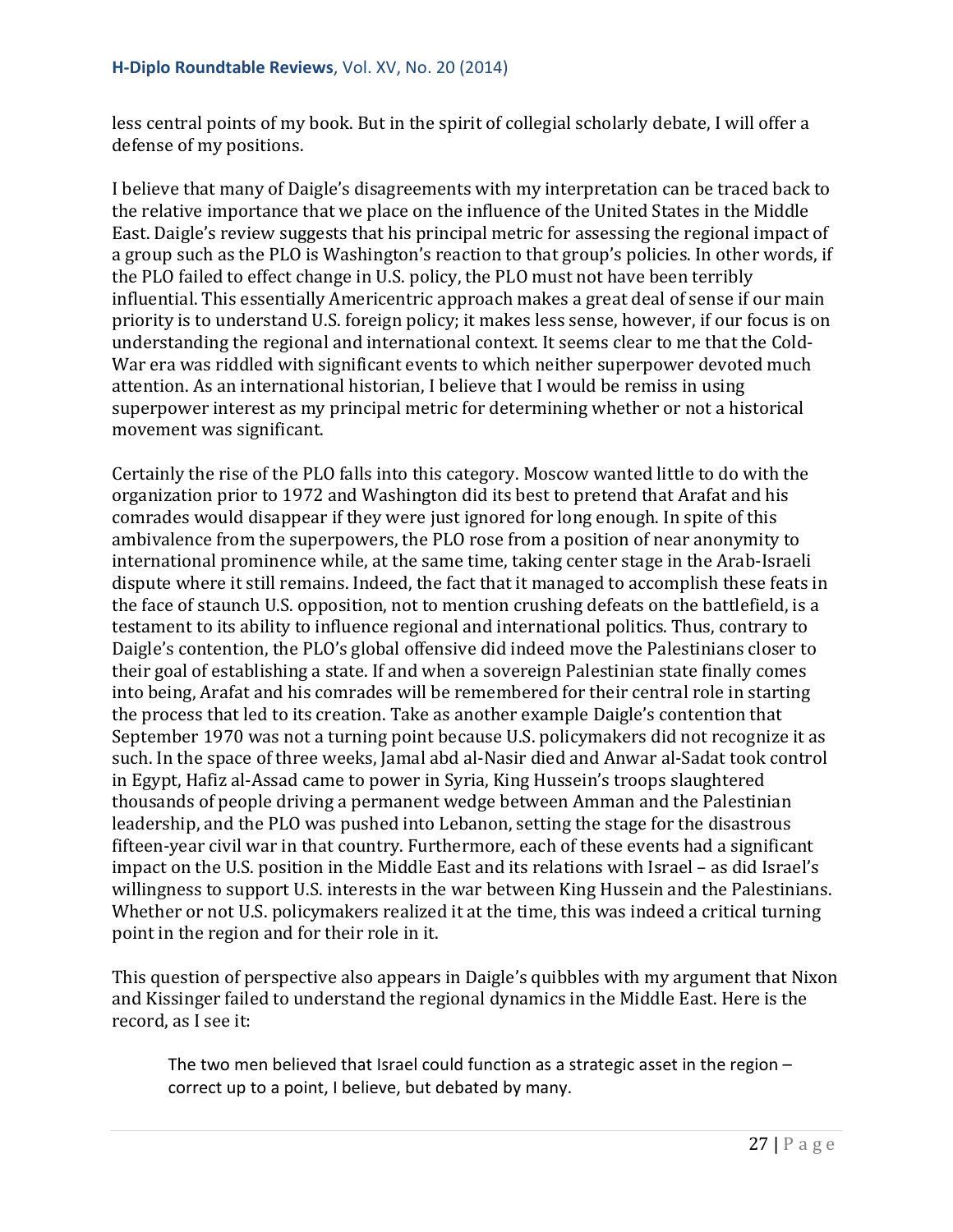The two believed that by stonewalling the progressive Arab states they could lure them away from the USSR – correct on Egypt, wrong on Syria.

The two feared that the PLO was a Soviet proxy – wrong.

The administration feared that the PLO might topple the regime in Jordan – wrong. The administration doubted that Sadat would hold onto power in Cairo – wrong.

The two men believed that the PLO was not representative of wider Palestinian sentiment – wrong.

The administration hoped that Jordan could act as the international representative of the PLO – wrong.

The administration believed that the regime in Beirut could crush the PLO just as the regime in Amman had done – wrong.

The administration hoped that a solution to the Arab-Israeli conflict might be found that did not include the PLO – wrong.

Indeed, even if we accept Daigle's debatable contention that the administration's primary concern was to create stability in the Middle East so that Washington could pursue détente with the Soviet Union, we see deep deficiencies as evidenced by the outbreak of the October 1973 war. Nixon and Kissinger did not believe that the Arab states would start a war with Israel in 1973 – they were, again, disastrously wrong. Thus, even if this was their policy, they did not do a fantastic job of carrying it out. Ultimately, I do not think it is too much to say that this pattern represents a failure to grasp much of what was taking place in the region.

Likewise, I have doubts about Daigle's characterization of Nixon's approach to the Arab-Israeli conflict as "even-handed." Egypt, Syria, and the Palestinians all recognized that Washington was essentially an adversary in the international arena – albeit one that that held tantalizing carrots at the negotiating table. Even the U.S. allies in the region, Lebanon and Jordan, complained constantly that they were treated as second fiddles to Israel. The best that can be said is that Nixon's even-handedness is faintly discernible only when we restrict our field of vision to other U.S. presidents in the post-1967 period. Moreover, Daigle's statement that I suggest that Nixon was "blindly supportive of Israel" is straw man: my book deals numerous times with tensions in the U.S. relationship with Israel. These tensions, however, never approached the level of animosity that existed in the U.S. relationship with the PLO, Syrians, or Egyptians.

Similarly, Daigle's argument that Nixon "actively pursued peace in the Middle East" clashes with the administration's actual record. Rather than pursuing peace, Nixon and Kissinger chose to increase arms shipments to Israel, play the role of obstructionist at the United Nations, torpedoed the efforts of Secretary of State William Rogers to implement the Rogers Plan, and give the United States almost sole control over the post-1973 peace process. Moreover, Kissinger and Nixon both boasted about the wisdom of this approach in their memoirs. Did the principals express some doubt about these policies in classified memos? Yes. Did they nevertheless choose to pursue these policies? Yes. What Nixon and Kissinger called peace was in fact Israeli regional military supremacy – within certain bounds – and a perpetual state of war with the Syria and the Palestinians. In the end, what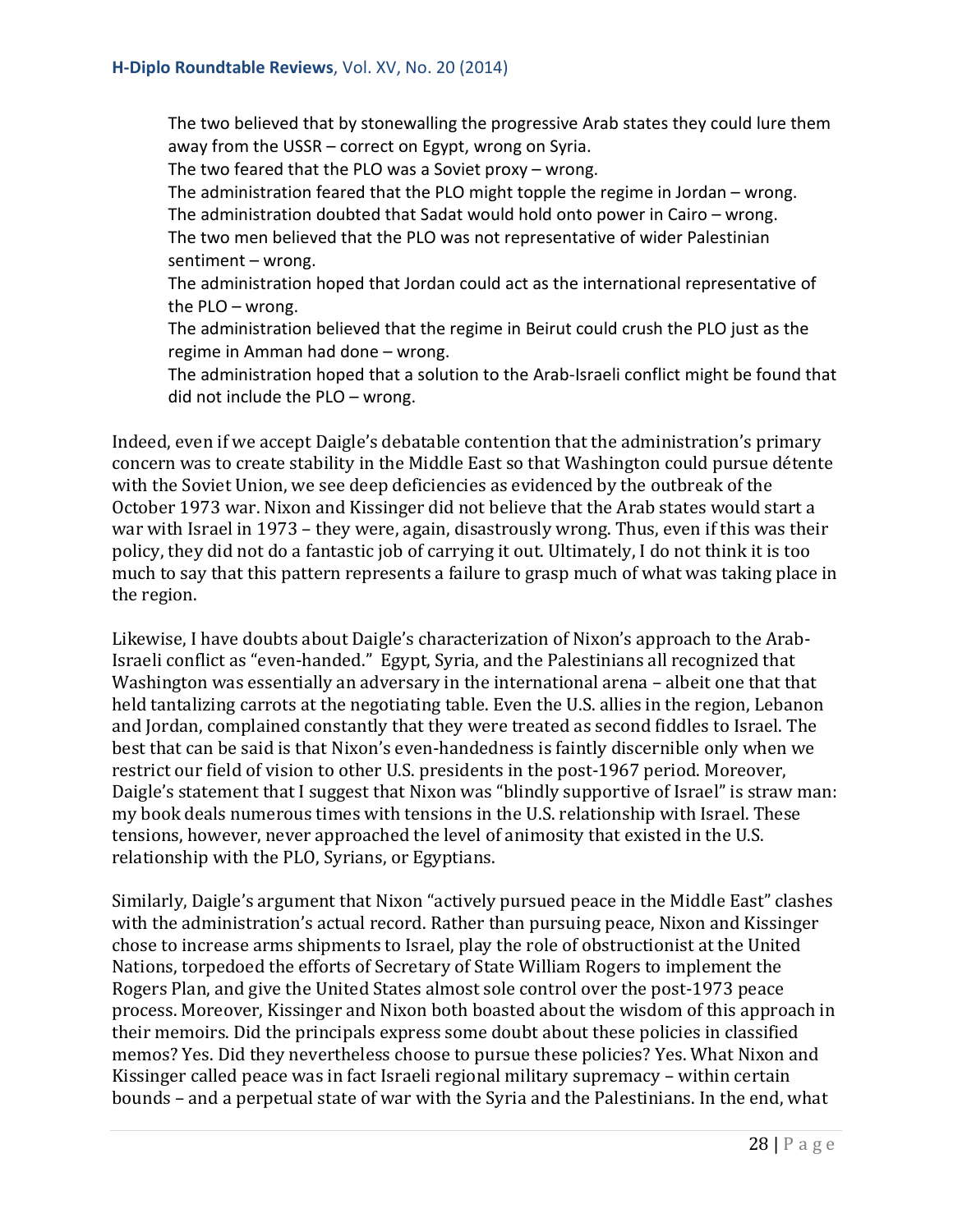Nixon and Kissinger wanted in the Middle East was not peace but hegemony for the United States.

Again, I believe that the central issue is context. If we privilege the perspective of the superpowers, in this case the United States, the PLO was not so terribly important, Nixon was arguably wise and even-handed, 1970 was not a critical juncture, and peace equaled security for Israel and American hegemony in the region. However, if we view these same events in an international context, the PLO's case was a cause célèbre that sat at the very heart of the regional conflict, Nixon was a resolute defender of Israel (among many other less savory things), 1970 was a watershed year in the Middle East, Washington's definition of stability meant *Pax Americana*, and peace equaled a comprehensive settlement to the Arab-Israeli conflict that did not materialize. Rather than belabor the point any further, I will leave it to the reader to decide which version of events they find more persuasive.

Turning last to William Quandt's review, I am not entirely surprised that my book has drawn both criticism and praise from those in the always-contentious field of Middle East Studies.[1](#page-28-0) As many of my fellow international historians have found, our area studies colleagues can be a tough audience, although I believe it is critical to pursue a dialogue with them. Quandt praises my book for its intended purpose of situating the PLO in a global context but laments the fact that I did not write a more comprehensive study of the organization's internal politics and that I did not more fully explore the intelligence connections between the CIA and the PLO. In my defense, that is not the book that I set out to write.

Quandt suggests that I have written a "heroic" account of the PLO's rise to international prominence. On this, I must disagree: rather than *heroic*, I argue that the PLO's story was *remarkable*. Few groups in the twentieth century experienced such a meteoric rise. A mere eight years separated United Nations Security Council Resolution 242 (1967) – the blueprint for a Middle East peace that made absolutely no mention of the Palestinians – from the explosive "Zionism equals Racism" resolution, UNGA 3379 (1975). In that time, using meager resources, Yasir Arafat and his comrades managed to transform the Palestinian question from an afterthought to a cause célèbre in the international arena. I suspect that what Quandt – and to some degree Craig Daigle, in his review – are picking up on is one of my book's shortcomings to which I freely admit: I am still torn over the best way to explain the paradoxical success of the PLO. How does one write about a group that managed to achieve so much with so few resources but nevertheless failed to achieve its paramount goal of creating a state? I do my best to answer this in my conclusion: "The case of the PLO highlighted both the possibilities and the dangers of an increasingly interconnected world order; it revealed the potential for globalized revolution and the limited ability of these cosmopolitan visions to reshape local realities" (267).

<span id="page-28-0"></span>Quandt is also skeptical of my take on Arafat's involvement in the Black September Organization's Munich and Khartoum Attacks. On this point, I fear that he has slightly

<sup>1</sup> See, for instance, Dina Mattar's quite positive forthcoming review in *Diplomatic History*. i<br>I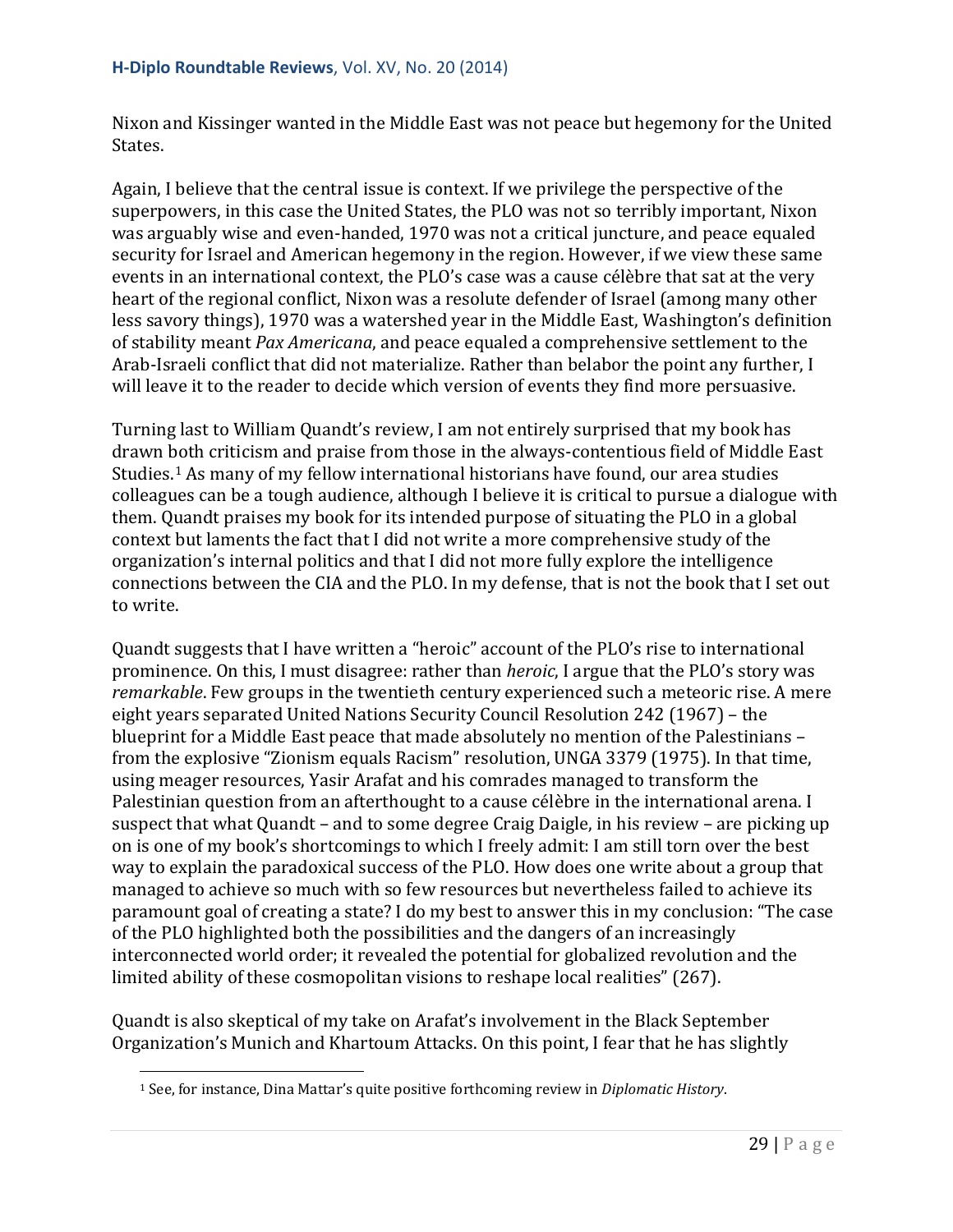misread my argument. I do not argue that Arafat "knew nothing" of Black September's actions. Rather, I make the case that Arafat and other PLO moderates viewed Black September as an internal rival: they understood the organization as a representing a challenge to their leadership and sought ways to dismantle it. I admit that the evidence in this regard is not conclusive and I would in fact not be shocked if materials were produced that showed that Arafat was indeed, as many of his critics have charged, the mastermind behind Black September. As it stands, however, the weight of the evidence suggests otherwise. Indeed, I have seen only *one* document – a summary produced by the State Department's Bureau of Intelligence and research and published in *FRUS* – and a footnote based on that same document that argues that Arafat ordered the killings at Khartoum and neither presents substantive evidence.[2](#page-29-0)

David Korn's *Assassination in Khartoum*, which Quandt mentions, is a fine book, but it too does not present documents demonstrating Arafat's ultimate control over Black September. Indeed, Korn's book discusses the well-known U.S. effort in 1985 to prosecute Arafat for the Khartoum killings. Spearheaded by Attorney General Edwin Meese, Assistant Attorney General John Bolton, and backed by the American Israel Public Affairs Committee (AIPAC)– no fans of Palestinian nationalism, to be sure – the investigation failed to uncover anything besides unnamed "intelligence sources" and newspaper stories. As Korn explains, this "was not the stuff of evidence in an American court."[3](#page-29-1) Any other potential evidence remains classified. And ultimately, when it comes to assessments of Arafat, I am not inclined to give the benefit of the doubt to Meese, Bolton, and AIPAC.

I am reluctant, as a historian, to incriminate my subjects unless I have documentation. Likewise, with all due respect to U.S. government officials – and I hope that my regard for much of their work is evident in my book -- I try to do more than take the assessments of government officials as undisputed fact. This is of particular concern when partisan government officials are speculating about a supposed enemy. Certainly there are a large number of individuals and organizations that would be elated to present evidence of Arafat's guilt to the public. But the fact remains that, after forty years, they have failed to do so. If such documents exist they should by all means be made public. But continued classification of documents does not provide a good reason for a scholar to assume guilt. Ultimately, the evidence that does exist, much of which is presented in my book, suggests that Arafat generally opposed Black September and was working to rein the organization in. This includes reports from U.S. State Department officers, statements from PLO leaders, as well as secondary work by historians and journalists. Thus, until more definitive evidence of Arafat's involvement surfaces, I stand by my interpretation.

<span id="page-29-0"></span><sup>2</sup> Thanks to Craig Daigle for reminding me of the location of the former: "Intelligence Memorandum," *Foreign Relations of the United States, 1969-76,* E-6: 217; "Backchannel Message From the Egyptian Presidential Adviser for National Security Affairs (Ismail) to the President's Assistant for National Security Affairs (Kissinger)," *Foreign Relations of the United States, 1969-76, XXV*: 41. i<br>I

<span id="page-29-1"></span><sup>3</sup> David Korn, *Assassination in Khartoum* (Bloomington: Indiana University Press, 1993) 246.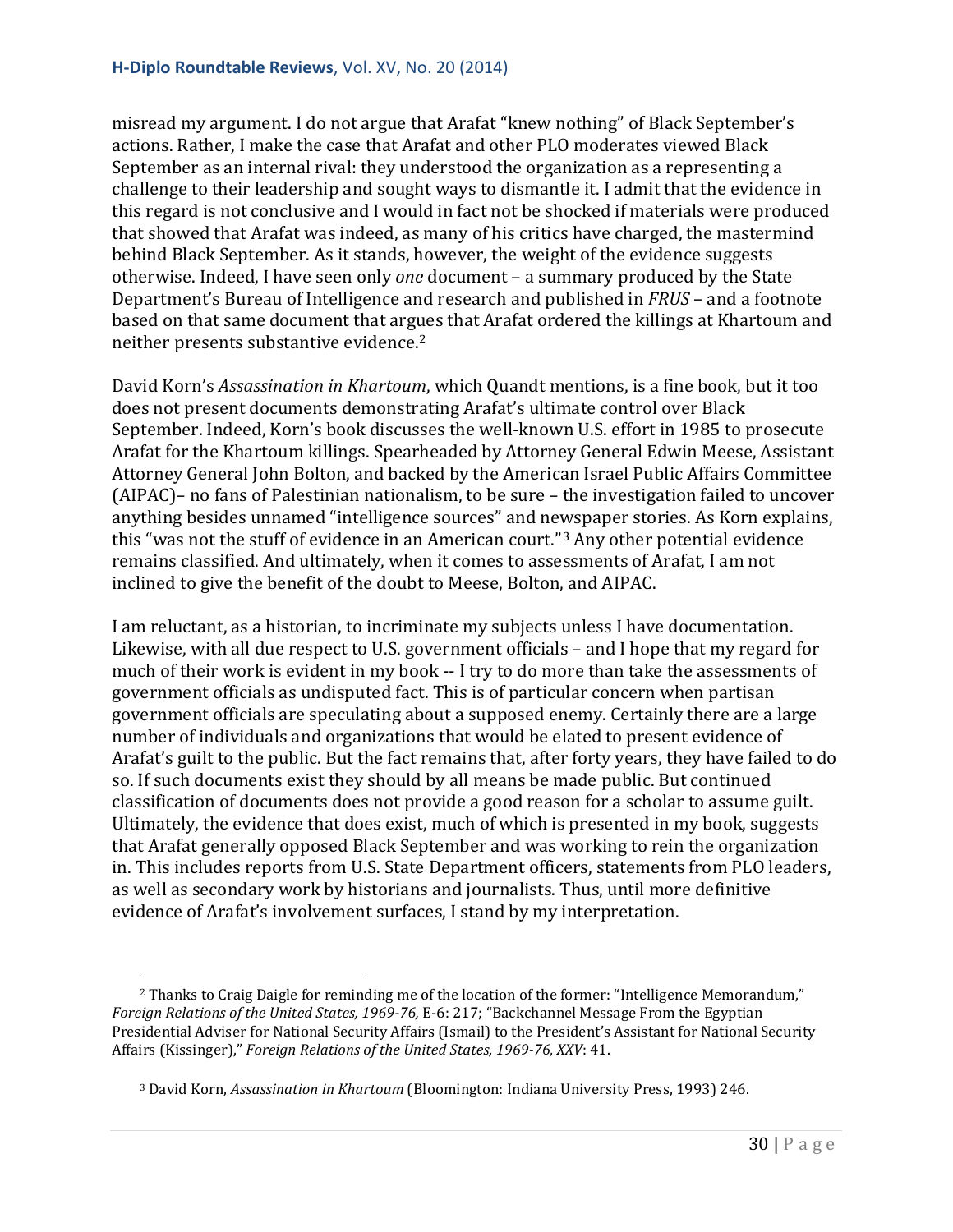Finally, I feel compelled to respond to Quandt's more general critique of the field of international history. "By trying to paint on such a wide canvas," he explains, "as international historians are bound to do, the author sometimes shortchanges important aspects of the story." In this sam[e](#page-30-0) vein, he charges that I present a "somewhat one dimensional" picture of the PLO. <sup>4</sup> Both of these criticisms are valid, up to a point, and both will sound familiar to international historians. Certainly, all international histories can be accused of sacrificing depth for breadth. Such works rarely provide the fine-grained detail of a local study but that is not, ultimately, why they are written. This also brings us back to Quandt's wish that I had devoted more space to explaining the internal politics of the PLO. This is in fact something that I considered. But would such a discussion have made *The Global Offensive* a better book? I am not convinced. Rather, I suspect that the majority of my readers – most of whom are more likely to subscribe to H-Diplo than H-Mideast-Politics – are not eager to wade through an in depth examination of the doctrinal differences between the Popular Front for the Liberation of Palestine, the Popular Democratic Front for the Liberation of Palestine, the Popular Front for the Liberation of Palestine-External Operations, and the Popular Front for the Liberation of Palestine-General Command , a subject that I find to be interesting and important.. Furthermore, such a discussion would not ultimately be new. Indeed, any readers interested in finding works that devote the entirety of their attention to the internal politics of the PLO will find a number of fine examples in my bibliography.[5](#page-30-1)

Rather, I suspect that most of those who pick up my book are looking for a study that takes a wider perspective. *The Global Offensive* is not the definitive history of the PLO as an organization, but that is not what I intended it to be. If area study specialists find value in my book, I am gratified, since I remain deeply indebted to their excellent work on the local dimensions of the PLO's story. I also believe that international, diplomatic, and military historians have much to gain by engaging with their colleagues in area studies. However, I remain convinced of the need for international histories that seek to build upon local and regional perspectives, place historical movements in their global setting, and draw connections between peoples in different parts of the world.

My purpose in writing the book was to locate the Palestinian armed struggle on a global map, to contextualize that struggle in the twin processes of the Cold War and

<span id="page-30-0"></span><sup>4</sup> Quandt does suggest that it was possible to have conducted interviews with the few surviving PLO officials from the period, which is a fair point. However, given that I was operating with the meager resources of a young scholar, I made the decision that I would devote my shoestring research budget to time at the Institute for Palestine Studies in Beirut, reading the words that Palestinian officials wrote at the time rather than chasing the few remaining survivors of the period in hopes that they might remember some critical piece of information. I ultimately place more value in documents than in the recollections of interested parties. i<br>I

<span id="page-30-1"></span><sup>5</sup> These include the outstanding work of scholars such as Yezid Sayigh, *Armed Struggle and the Search for State* (Oxford University Press, 1997), Helena Cobban, *Palestinian Liberation Organisation* (Cambridge University Press, 1984), and Alain Gresh, *PLO* (Zed, 1985) – not to mention Quandt's own seminal early work on the subject, *The Politics of Palestinian Nationalism* (University of California Press, 1973).